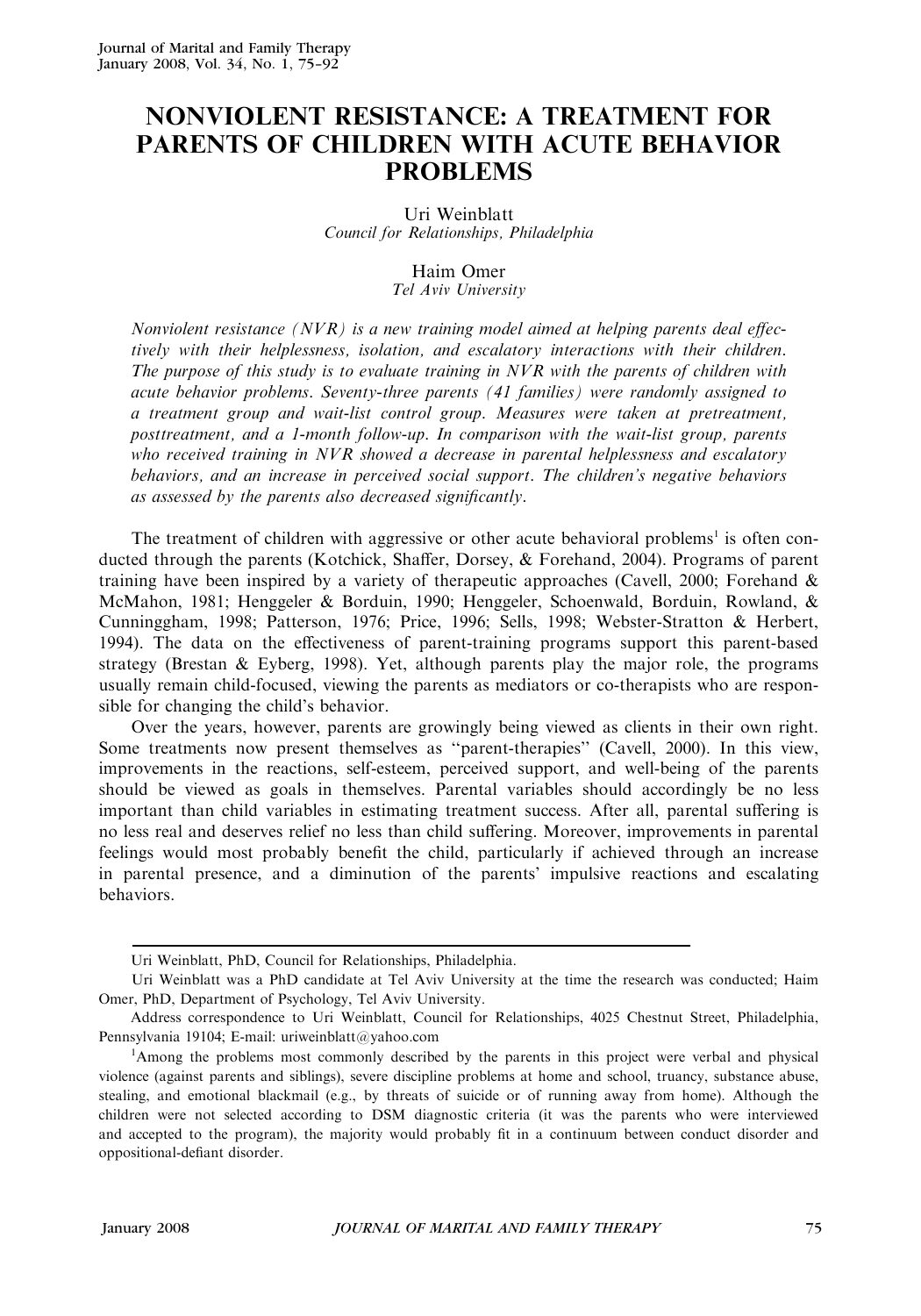#### Nonviolent Resistance (NVR)

Nonviolent resistance was originally developed in the sociopolitical arena. Groups that were power-disadvantaged or morally opposed to the use of violence in their fight against exploitation and oppression, but who felt that dialogue and persuasion by themselves were ineffective in helping them to their goals, developed a variety of nonviolent methods for conducting their struggle. Gene Sharp (1973, 2005), the foremost authority in the history, principles, and strategies of NVR, has described the wide scope of the approach and its influence in innumerable confrontations throughout the 20th century. Until recently, these ideas have received only sporadic mention in the psychological literature (Kool, 1990; Schiff & Belson, 1988). However, recently, the NVR training program has been developed to help parents cope with child and adolescent violent and self-destructive behaviors (Alon & Omer, 2006; Omer, 2001, 2004; Omer, Irbauch, & Schlippe, 2005; Omer & Schlippe, 2002, 2004; Omer, Shor-Sapir, & Weinblatt, 2006). Originally developed in Israel, this approach is presently being applied in many treatment centers in Germany, England, Switzerland, and Holland. This is the first controlled study of parental training in NVR.

### Parental Helplessness and Escalation Processes

The theoretical rationale for using NVR with the parents of children with acute behavior problems has to do with parental helplessness. The parents of children with severe behavioral problems often view themselves as having less power than the child (Bugental  $\&$  Lewis, 1998), believe that nothing can work, and feel defeated in advance when it comes to demands or confrontations (Webster-Stratton & Herbert, 1994). Some give vent to their frustration by reacting punitively or violently (Forgatch, 1991); others give in to the child's power-backed demands (Baumrind, 1991), and others still oscillate between impulsiveness and submission (Chamberlain & Patterson, 1995). Bugental, Brown, and Reiss (1996) argued that the parents' sense of powerlessness increases the risk of their lashing out, giving in, or oscillating between the two (Bugental, Blue, & Cruzcosa, 1989). These are precisely the parental responses that exacerbate escalation processes. Two types of escalation have been described: (a) complementary escalation, in which parental giving in increases the child's demands and threats and (b) reciprocal escalation, in which hostility begets hostility (Omer, 2001, 2004; Patterson, Dishion, & Bank, 1984; Patterson, Reid, & Dishion, 1992). NVR aims at countering both kinds, helping the parents overcome their helplessness by constructive responses that allow them to stop giving in or lashing out.

Parental helplessness has been linked to an increased risk for children's violent and selfdestructive behaviors (Omer, 2004; Pleyer, 2003; Price, 1996). Children who are characterized by a restless, impulsive temperament have been found to be at high risk of developing acute behavioral problems, if the parents were unable to supply clear limits and to supervise their doings (Bates, Petit, Dodge, & Ridge, 1998; Florsheim, Tolan, & Gorman-Smith, 1998; Steinberg, 1987; Wilson, 1987). These findings pose a question that is at once practical and ethical: How can parents be helped out of their helplessness without becoming punitive and authoritarian?

Parent training in NVR tries to achieve these goals by a variety of means. First and foremost is the commitment to nonviolence. Parents commit themselves to restrain themselves from violent and humiliating responses. This commitment is made not only before the therapist, but also before the parents' support network (relatives and friends). The parents are also coached on how to prevent escalation by becoming aware of its signs as well as of their own contribution to the process. Alternative, nonescalating reactions can then be discussed and implemented. Parents soon make the discovery that developing an attitude of endurance against provocations and attacks can be inspiring and motivating.

## Power, Resistance, and Control

One must not confuse NVR with the position that views all use of power as illegitimate. Gandhi, the most uncompromising apostle of nonviolence, emphasized that demands or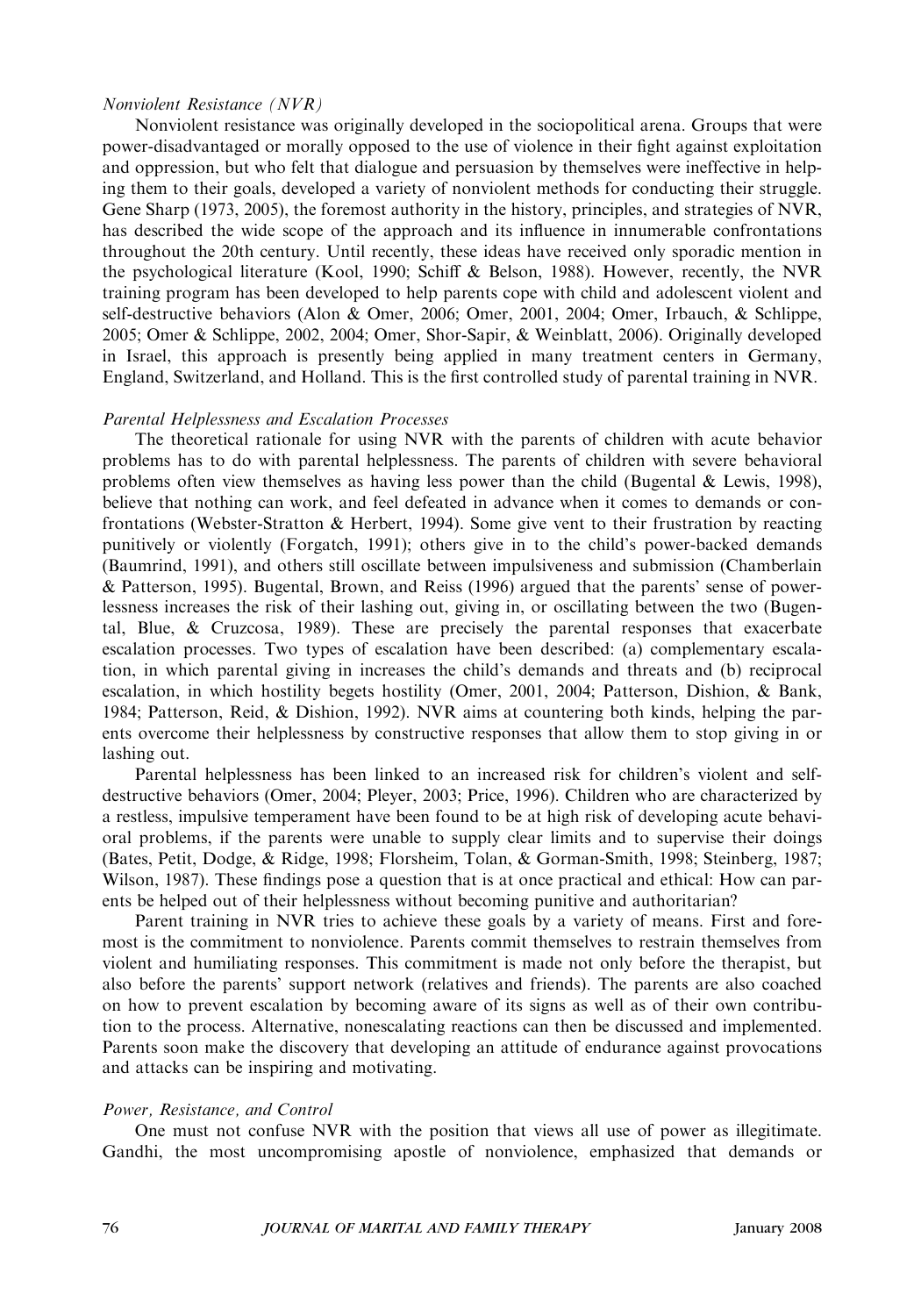entreaties that are not backed by the power to resist have very little influence (Sharp, 1973, 2005). The language of NVR is thus explicitly a language of struggle. The philosophy of NVR postulates that a person or group that desists on principle from fighting ultimately contributes to the perpetuation of violence. The fight, however, should be a strictly nonviolent one. The nonviolent resistor must learn to avoid any form of physical or verbal attack, and to refrain from acts or expressions whose aim is to humiliate or insult. We therefore talk openly about the parents' fight against the child's destructive behaviors. This fight, however, is profoundly different from what is commonly viewed as a ''fight,'' since (a) the parents commit themselves to a strictly nonviolent and nonhumiliating stance; (b) the parents assume responsibility for their own side in the escalation process; (c) whereas in a more usual kind of fight one's goal is to defeat the adversary, in NVR the goal of the parents is to resist the child's destructive behaviors, while protecting themselves and the children (both the perpetrator and the potential victims); and (d) the parents fight the child's violence while at the same time maintaining and furthering the positive elements in the relationship. These characteristics may justify us in characterizing parental NVR as a "constructive" rather than a "destructive fight" (Alon & Omer, 2006).

In NVR, the parents aim at *resisting* rather than *controlling* the child's negative behaviors. It is a central tenet of NVR, especially as propounded by Gandhi, that we cannot determine the opponent's response, but only our own. Engaging in NVR with the expectation that the opponent will immediately relinquish violence or oppression is illusory. Nonviolent resistors should therefore be prepared to withstand attacks and provocations without escalating, as the opponents attempt to make them return to the ways of violence, in which the opponents feel they have a clear advantage. The effects of NVR manifest themselves first of all on the resisting side, as the resistors overcome helplessness, restore their self-esteem, and become able to mobilize their frustration onto productive action. These processes create a new situation in which violence and oppression find it harder to survive. The same applies to our approach to parents. The parents learn to resist the child's negative behaviors, while at the same time developing endurance, controlling their own reactions, and countering escalation. Our message to the parents is: ''You don't have to win, but only to persist!'' The parents are thus relieved from the immediate goal of changing the child. The success of a parental *sit-in* (see below) is seen as a function of the parents' behavior and not of the child's response. This redirection of the parents' attention (away from the child's reactions and toward their own performance) reduces escalation and parental helplessness. It would therefore run counter to the philosophy of NVR if we made direct observation of the child's behavior into the foremost measure of effectiveness. The child's behavior is an important variable, but not necessarily the central one. In some of our cases, parents succeeded in protecting themselves, their children, and the house against the outbursts of a violent child, without any immediate far-reaching change in the child's style of behavior. As one parent said: ''He is still a tornado, but the house has become a much better shelter!'' In this light, NVR finds its place within recent therapeutic developments that emphasize commitment and acceptance rather than control (Alon & Omer, 2006; Hayes, Strosahl, & Wilson, 1999; Linehan, 1993).

## NVR and Parental Presence

Nonviolent resistance is highly relevant for parents, because it is the only kind of struggle that is conducted through contact and presence. The strategies of NVR in the sociopolitical arena work chiefly through the resistors' personal interposition and tenacious presence in ways that obstruct the mechanisms of oppression. Classical examples are Gandhi's struggle against the British salt monopoly by marching in person to the sea with thousands of followers to mine salt with his own hands; the dismantling of discrimination in buses in Alabama by the decided action of a small number of black resistors, who boarded buses and sat in places that were reserved for whites; and the many cases of factory occupation by workers, who sometimes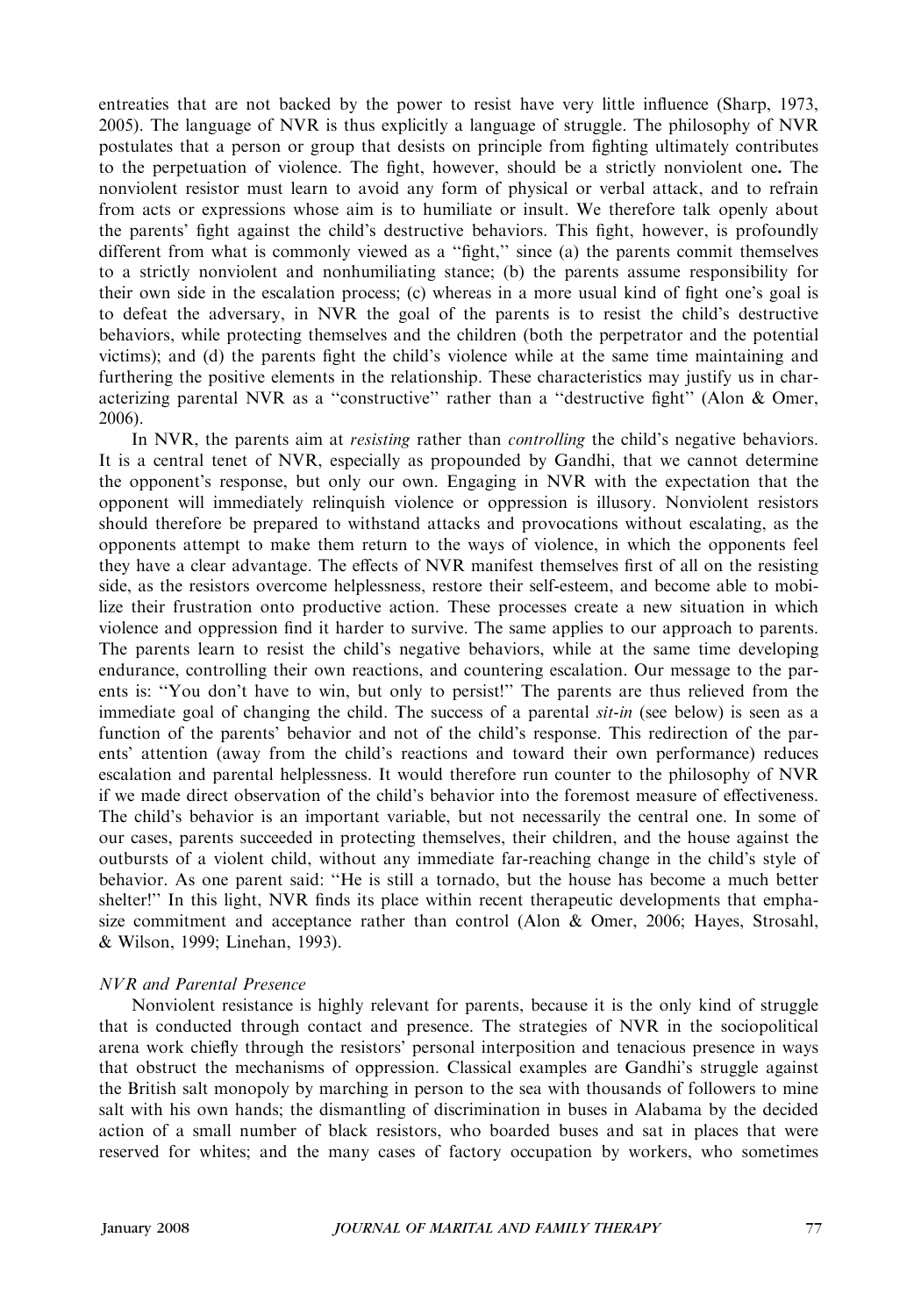chained themselves to the machinery, thus evincing their tenacity by committing their very bodies to the process of obstruction. Similarly, parental NVR works through decided manifestations of parental presence. Parents learn to come in person to the areas where a youngster engages in destructive activities, to interpose themselves so as to prevent violence against siblings, and to perform sit-ins to protest and resist the child's unacceptable actions. In all these, the message conveyed by the parents is: ''We are your parents! We will not be discarded, ignored, intimidated, or paralyzed!'' NVR consistently rejects authority practices that are based on distance, fear, or anonymous punishments.

## Support, Openness, and Transparency

In contrast to clandestine movements of resistance, NVR rejects secrecy, opting for transparency and publicity. There are many reasons for this choice: (a) openness is the only way to mobilize a wide support; (b) publicity influences third parties or even members within the violent camp to take a clear stance against violence and destructiveness; (c) transparency increases the commitment of the resistors to nonviolence, which might perhaps waver if the resistance were conducted under the veil of secrecy; and (d) secrecy stems from fear and often perpetuates fear (Sharp, 1973, 2005). These processes are highly relevant for parents. Thus, we help parents to lift the veil of secrecy about the child's behavior, the situation at home, and their program of action, thus mobilizing the support of friends and relatives. This rescues the parents from isolation (Dumas & Wahler, 1983). In addition, the readiness to go public before friends and relatives strengthens the parents' commitment to abide by strict nonviolence and nonescalation. The presence of external supporters often has the additional effect of strengthening the inner voices of the child that oppose the child's own destructive acts. Finally, breaking secrecy is an act of courage that boosts the parents' morale and determination. For all these reasons, disclosure and the systematic mobilization of support is one of the mainstays of our program. Many parents require considerable persuasion to become ready to go public (even though the publicity is invariably a selective one: the parents decide the people who are to be let into the secret). However, the great majority of parents end by accepting the need to do so, gaining immeasurably from the transition from lonely to supported resistance.

#### Respect and Reconciliation

Leaders like Gandhi and Martin Luther King did not settle for the absence of violence alone: they demanded from themselves and from their followers that the acts of resistance be accompanied, as far as humanly possible, by real respect for the adversary. This position did not characterize every NVR movement. Some have even claimed that such demands might deter potential followers (Sharp, 1973). There is, however, a deep logic in Gandhi and King's position: it stems from the assumption that the opponent is not made of one cloth. Acts of respect and reconciliation would then serve to strengthen the positive voices on the opposing side. Eschewing such acts or engaging in humiliating behaviors would, in contrast, strengthen the violent voices. In the context of parent–child relations, this argument is particularly valid. Our basic assumption is that the parent loves the child, even if this love is temporarily hidden from view as a result of the constant conflicts. Parental acts of respect and reconciliation (that do not include surrender) are thus based on existent feelings and, in turn, increase the chances that these feelings may feed positive interactions. In our program, parents have often reported that initiating reconciliation moves (e.g., messages of appreciation, symbolic treats, proposing joint activities, or acknowledging past offenses), far from weakening them, strengthened their determination to resist. They said that the reconciliation gestures released them from the role of ''the bad guys,'' allowing them not to feel guilty in their resistance steps.

In the present study, a parents' instruction manual was used in the context of a short-term parent-training program in NVR (five individual therapy sessions  $+10$  sessions of telephone support) for parents who exhibited high levels of helplessness in dealing with their children's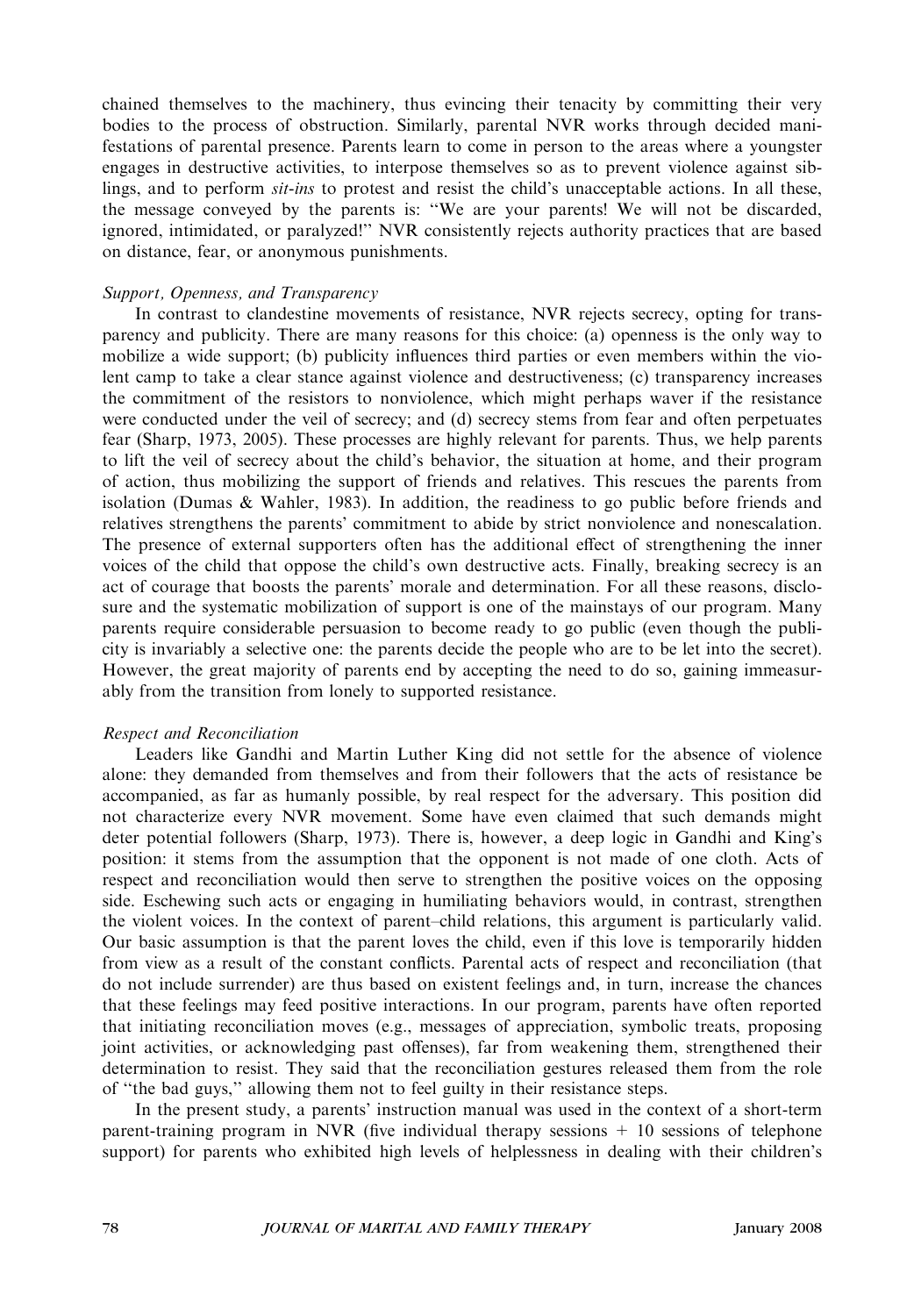acute behavior problems. We asked ourselves how this treatment would affect the parents' sense of helplessness, their sense of isolation and support, their ability to avoid escalation and initiate positive interactions, and the child's problem behaviors. As the parents were viewed as the clients in the project, we were interested particularly in the change the training would bring about in their feelings and reports.

## **METHOD**

#### Participants

The clients were 73 parents (41 families) of children and adolescents (boys and girls) aged 4–17 years who, according to parental reports, displayed acute behavioral problems, such as verbal and physical violence, vandalism, lying, truancy, substance abuse, and thefts. Thirty-two families were two-parent and nine were single-parent households (all mothers). Participants included 41 mothers and 32 fathers. Parents' level of education ranged from 8 to 21 years  $(M = 14.14, SD = 3.21)$ . Age of parents ranged from 28 to 57 years  $(M = 42.3, SD = 6.83)$ . Children's age ranged from 4 to 17 years ( $M = 12.57$ ,  $SD = 3.53$ ) and included 28 boys (68%) and 13 girls (32%). Thirty-nine families in the project could be categorized as belonging to the middle class, although many of them (20 families) would count as lower middle class. As the parents were self-referred, families with very low socioeconomic background were almost absent from the sample (a total of two families). In 31 families  $(75\%)$ , the parents and/or the child had been previously in treatment because of the child's problems. The treatments included individual therapy for the child (in 15 families), family therapy (four families), parent behavioral training (four families) or pharmacological interventions (10 families).

Inclusion criteria for the study were (a) the child should be between 4 and 17 years of age; (b) the child had not begun to receive medication during the last 6 weeks prior to the referral; (c) the parents were willing to commit themselves to attend all five treatment sessions and a 1-month follow-up session, to be available for telephone contacts twice weekly, and to fulfill all assessment requirements. Exclusion criteria were (a) current child's DSM-IV diagnosis of pervasive developmental disorder, mental retardation, or psychotic disorder; (b) the parents were in the process of separating at the time of the referral; and (c) the behavior problems were directly linked to medical problems or treatments.

The project was conducted in two locations: 29 families were seen in the Department of Psychology at Tel Aviv University and 12 families were seen in the Parent Counseling Center at Schneider's Children's Hospital (located in the Tel Aviv area). To evaluate possible effects for the location a  $2 \times 2 \times 2$  analysis of variance (ANOVA) was conducted, with group (treatment and control) and location (university and hospital) as between factors, and time (pretreatment, posttreatment, and follow-up) as within factor. The ANOVA did not reveal a significant effect for the location or an interaction between location and other factors for all dependent variables.

#### Therapists and Treatment Integrity

The parents met individually with a therapeutic team composed of a therapist and a telephone supporter. Three therapists were included in the project, two male Master-level clinical psychologists (25 families, 61%), and one female Master-level family therapist (16 families, 39%). All therapists had prior experience in using NVR and each therapist treated a similar number of treatment and control families. The 28 telephone supporters were undergraduate psychology students who participated in a course delivered by the second author on ''Parental Presence and NVR.'' Therapists and supporters had weekly supervision with the second author to ensure protocol adherence and assist in tailoring specific interventions from the parents' manual (Omer, 2004). Adherence to the treatment was further promoted by using the parents' manual during therapy sessions as a basis for the planning of specific interventions.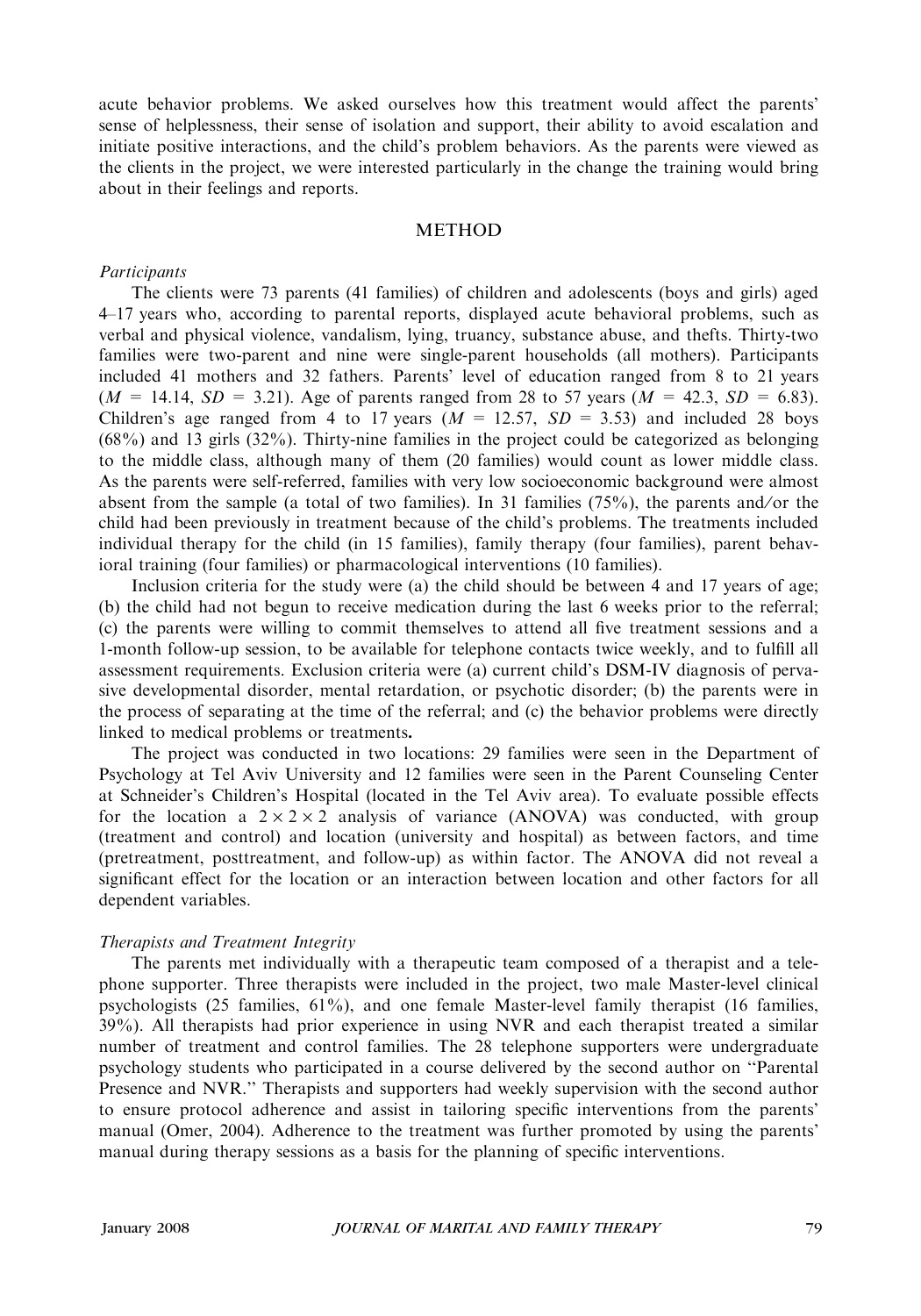The treatment sessions themselves did not follow a strict therapeutic manual, with different families implementing different elements in the parents' manual, at their own pace, according to need. The therapist's role was a mix of expert in the specifics of NVR and in the escalatory nature of parent-child conflicts. We might characterize the therapist stance as rather didactic. The telephone conversations were devoted to a detailed examination of the parents' implementation of the different interventions. The telephone support guaranteed a high level of implementation, allowed for a better tailoring of the interventions to the family, and helped to spot crises and deal with them according to the principles of NVR. In addition, the telephone contacts served as a source of encouragement for the parents.

#### Procedure

Parents were screened for eligibility using a semi-structured telephone interview. Seventythree parents (41 families) who were found eligible were assigned to groups according to a random-block design with two age categories: 4–11, 12–17. The wait-list group waited for 1 month between the intake interview and the beginning of treatment. Treatment included five weekly 1-hr sessions during 1 month of treatment. The follow-up session took place 1 month after treatment conclusion. During the treatment the parents received two telephone support conversations (of 30–45 min) every week. In these conversations parents were instructed and supported in the implementation of the interventions. At the start of each conversation, the supporter administered (by phone) a rating list of escalatory behaviors and reconciliation gestures referring to the last 3 days. Questionnaires were given to parents in the treatment group before the first session (pretreatment), at the end of five treatment sessions (posttreatment), and at the follow-up session a month later. Control group participants received the questionnaires before and after their waiting time. After the waiting time they were given the same treatment as the treatment group.

### Treatment

The first session consisted of a semi-structured interview aiming to gain information about four domains: (a) the parents' modes of behaviors in dealing with the child's particular behavior problems; (b) escalation patterns between parents and child; (c) support issues including who knows about the problem and who would be willing to help; and (d) reconciliation issues—spontaneous positive gestures initiated by the parents or by the child. At the end of the session parents received an instruction manual, 26 pages long, describing the rationale and the different interventions of NVR (Omer, 2004). In the next four sessions four intervention areas were addressed: resistance by presence, support and public opinion, prevention of escalation, and reconciliation gestures.

Resistance by presence. Manifestations of parental presence, which are the chief means of parental empowerment and resistance in the program, take place within and outside the home, according to the child's specific problems. One of the chief techniques for manifesting presence in the home is the *sit-in* (Omer, 2001, 2004). In the *sit-in* the parents enter the child's room, sit down, and announce to the child that they will stay there and wait for the child's proposal to avoid the problem behavior that triggered the sit-in. The parents are instructed to remain quiet, strictly avoiding arguments and provocations. The  $sit$ -in lasts up to 1 hr (unless an acceptable proposal is made by the child). The therapist prepares the parents to withstand the various reactions that the child might evince without escalating. The *sit-in* thus serves also as a valuable training ground for the parents in the prevention of escalation. The sit-in is envisaged not as a punishment, but as a means of manifesting parental presence and increasing the parents' capacity of resisting without escalating. The success of the sit-in is not only viewed as a function of the change it creates in the child's behavior, but also as the ability of the parents to stay in the room, avoid escalation, and resist provocations. A highly successful *sit-in*, for instance, is one which not only gives the parents the feeling that they were clearly present, but also helped them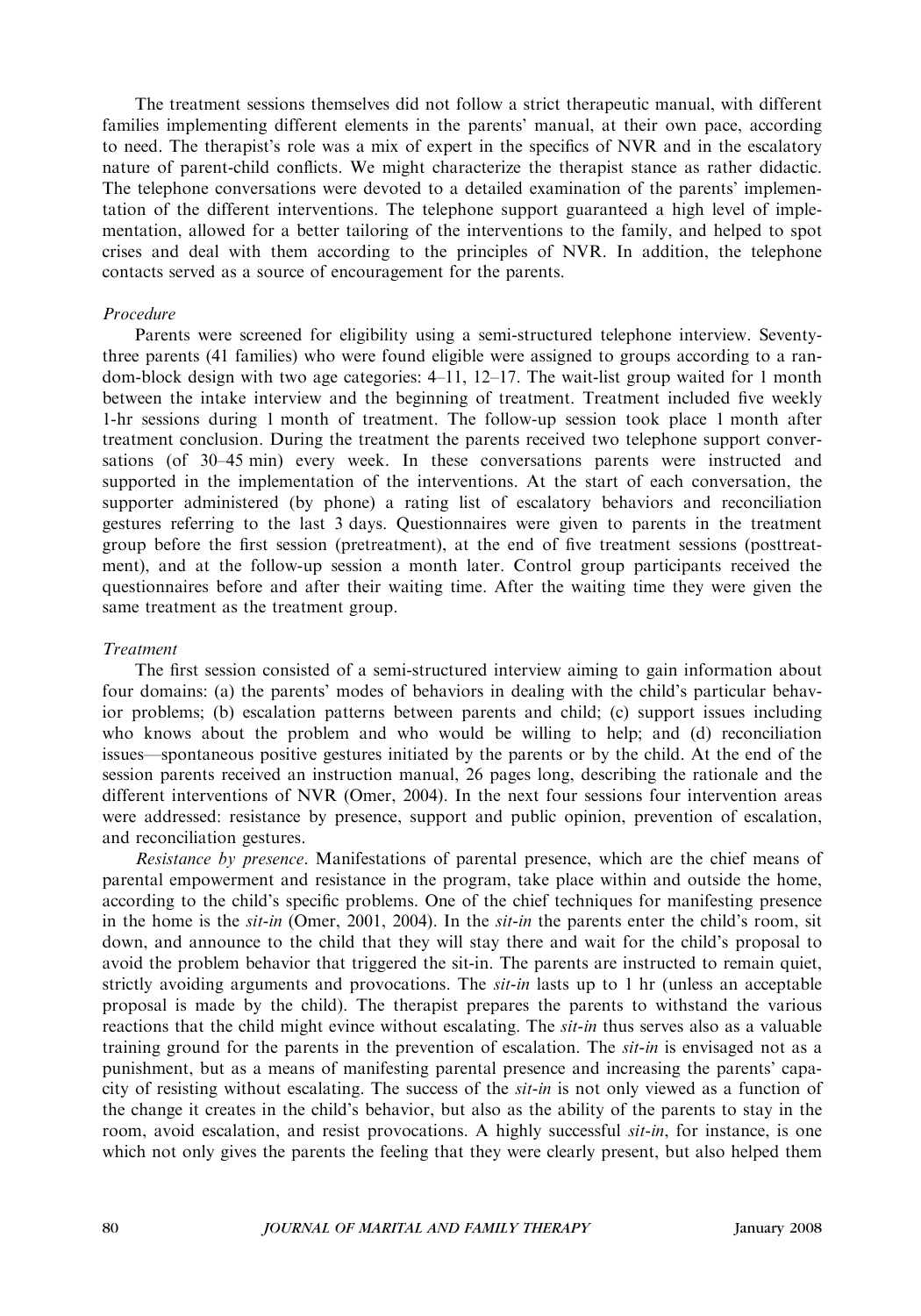become more present in other situations. This contrasts, for instance, with a typical behavioral intervention, whose goal would rather be directly to influence the child's behavior through positive or negative reinforcement.

The chief techniques for manifesting presence outside the home are the *telephone round* and the parental visitation. In the telephone round the parents react to the child's refusal to come home at the specified hour by calling a number of the child's friends and their parents (usually 10 or more), telling them that their child has not come home, asking for their help, and requesting them (the child's friends) to tell their child that they had called to look for him or her. The parents are rigorously instructed on how to prevent escalation, once the child returns home in anger at their "tactless" intervention. The telephone round is not only a means of finding out where the child is, but also of leaving clear signs of parental presence (the messages relayed by the friends), and of extending the parental network (some of the friends' parents join the parental support network in the sequel). The *parental visitation* is the parents' actual arrival on the scene where the child spends his or her time without parental permission. Parents have made *parental visitations* to nightclubs, street corners, and friends' houses. The parents are instructed in detail on how to behave during the visitation so as to prevent escalation. In similarity to the *sit-in* the emphasis is to help the parents become more present while withstanding the risk of escalation. The parental stance is a strictly noncontrolling one. For instance, on coming to the place where the child is, the parents are encouraged to say in a quiet tone: ''We want you to come home with us. But we cannot make you obey us. However, it is our duty to resist your negative behavior, and if you refuse to come with us, we will stay here.'' A similar parental announcement characterizes the telephone round: ''We are not interested in making phone calls to anybody! If you tell us where you are going and if you come back at the agreed time, we won't make any calls. If you don't, we have no other choice.'' Thus although the telephone round and the parental visitation are usually quite unpleasant to the child, the noncontrolling parental stance makes them very different from a typical behaviorist intervention. Thus when the parent punishes or administers a negative reinforcement the implied message is: ''You must change your behavior!'' In contrast, the NVR message is: ''I cannot determine your behavior! But I am obliged to resist!''

Support and public opinion. Involving other people in what is happening at home is a major factor in coping with the child's negative behaviors. Some typical roles of the supporters in NVR are (a) to back and legitimize the parents' acts of resistance (in the eyes of both parent and child); (b) to help in breaking the seal of secrecy surrounding the child's negative behaviors; (c) to mediate in situations of acute polarization or disconnection between parents and child; (d) to help defuse situations of acute escalation; and (e) to pressure the child through public opinion to reduce the negative behaviors. The pressure by public opinion is made in a positive tone. Thus, supporters call or visit the child, express their love and care, and say that they are ready to help him or her solve the problem, but add that the negative behaviors are unacceptable and must stop. The parents are helped to recruit a number of supporters to help them in these tasks. To this end they are given a letter ''to the supporter,'' explaining the purpose and principles of the treatment. When possible, the second or third session of the treatment is devoted to a meeting with the supporters. The use of a supportive network in NVR has similarities to its use in other approaches, such as multisystemic therapy (Henggeler  $\&$  Borduin, 1990; Henggeler et al., 1998). However, use of the supporters as an explicit source of public opinion to strengthen parental resistance is typical of NVR both in the sociopolitical and in the family arenas. For instance, the supporters are specifically instructed to contact the child after a violent outburst, tell him or her that they were told of the event, and that they are willing to help him or her overcome the difficulty. However, they make it clear that violence is unacceptable and that the parents have the obligation of resisting it.

Prevention of escalation. Self-discipline and anti-escalation steps are essential to all programs of NVR (Sharp, 1973, 2005). Three concepts were utilized to help the parents achieve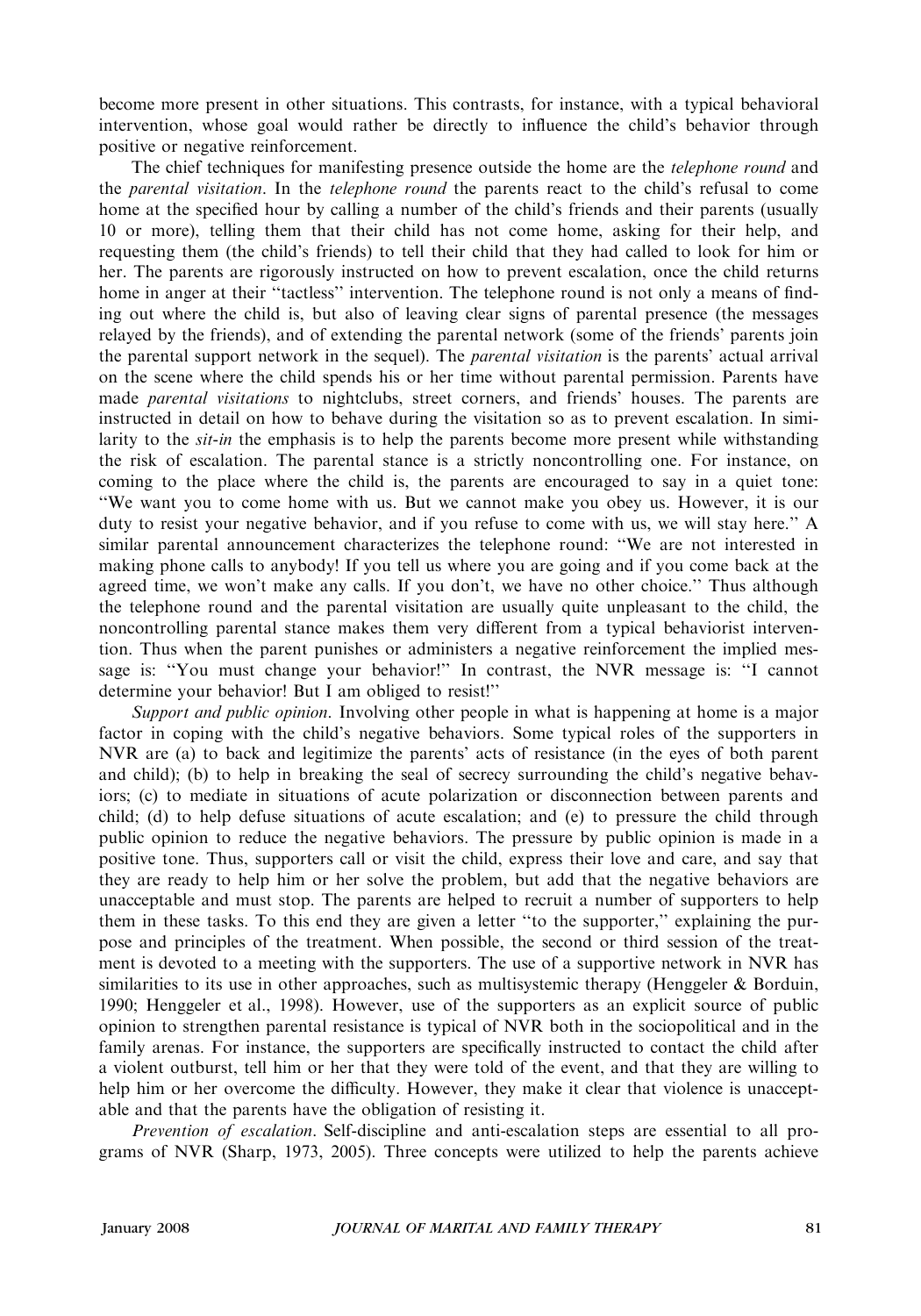this goal: (a) the principle of delay stipulates that the parents should not react immediately to the child's difficult or provocative behaviors, but should tell the child that they will think about the problem and come back to the child later. This principle was illustrated by the maxim ''Strike the iron when it is cold!''; (b) withstanding provocations refers to the part of the program that is devoted to identifying the child's and the parents' behavior patterns that result in escalation and loss of control, and in developing alternative, nonescalating alternative reactions; and (c) the noncontrolling stance refers to the systematic avoidance of acts and speech that convey the message: ''I am the boss!'' The parents are encouraged to convey the contrary message: "I cannot control you! I can only control myself and resist your negative acts!" This noncontrolling stance reduces the child's need to prove that the parent is wrong and frees the parent from having to make the child obey. Resistance thus becomes purified of its coercive elements.

Reconciliation gestures. Gestures of reconciliation are behaviors intended to repair damaged relationships and prevent further escalation. These behaviors include statements expressing respect for the child, suggestions of shared activities, expressing regret for past violent reactions, and symbolic gifts. The parents' reconciliation gestures are unilateral initiatives that are not conditional on the child's positive behaviors. In this they differ from positive reinforcements. The purpose of reconciliation gestures is to promote and maintain the positive aspects of the relationship. Reconciliation gestures run parallel to the parents' acts of resistance.

#### Measurements

Parental helplessness questionnaire. The Parental Helplessness Questionnaire (Cohen-Yeshurun, 2001; En-Dar, 2001) measures parents' sense of helplessness in dealing with their child. This 18-item questionnaire (e.g., ''I am afraid of my child's physical violence'' and ''I have no influence over my child'') rated on a 1- to 6-point scale was developed at Tel Aviv University and found valid in distinguishing between parents who seek professional help and parents who do not, and between families with high and low levels of sibling violence. The questionnaire has an Alpha Cronbach of 0.91. It was specifically designed to assess the degree to which parents feel that they have lost their voice, influence, self-reliance, and even their place in the home. The questionnaire is thus a measure of parental presence as experienced by the parents. NVR is a means of furthering parental presence and a way of resistance that is carried out through parental presence. This questionnaire thus assesses what is probably the central variable in the NVR program.

Child behavior checklist. The parents' perception of their child's problem behaviors was assessed using the 118-item Child Behavior Checklist (CBCL; Achenbach, 1991). The items are rated as 0 (not true), 1 (sometimes true), or 2 (often true). The externalizing and aggression subscales were used in our analyses. The Hebrew version (Zilber, Auerbach, & Lerner, 1994) that was utilized in this study has shown good levels of reliability (Alpha Cronbach of 0.78– 0.91). Although the parents are at the center of the present program, their major complaint has to do with the child's behavior. The effectiveness of NVR should therefore become manifest also at this level. The CBCL is an appropriate tool for assessing whether the parents have a clear sense that they are improving the child's behavior and not only changing their own.

Perceived social support questionnaire. The Perceived Social Support Questionnaire (Elad, 2001) addresses the parents' need for support (e.g., ''How much support do you feel you need from your partner?'') and feeling of received support (''How much support do you receive from your partner?'') from members in their social environment (partner, friends, extended family). The questionnaire has 14 items rated on a 1- to 6-point scale. The parent's level of support is calculated by the difference between the need for support and the received support. Thus a negative value indicates that the need of support is greater than the support received. The questionnaire has an Alpha Cronbach of 0.72. Social support is central to NVR. Improving the parents' feeling of support is an explicit goal of the program and one of the criteria of its success.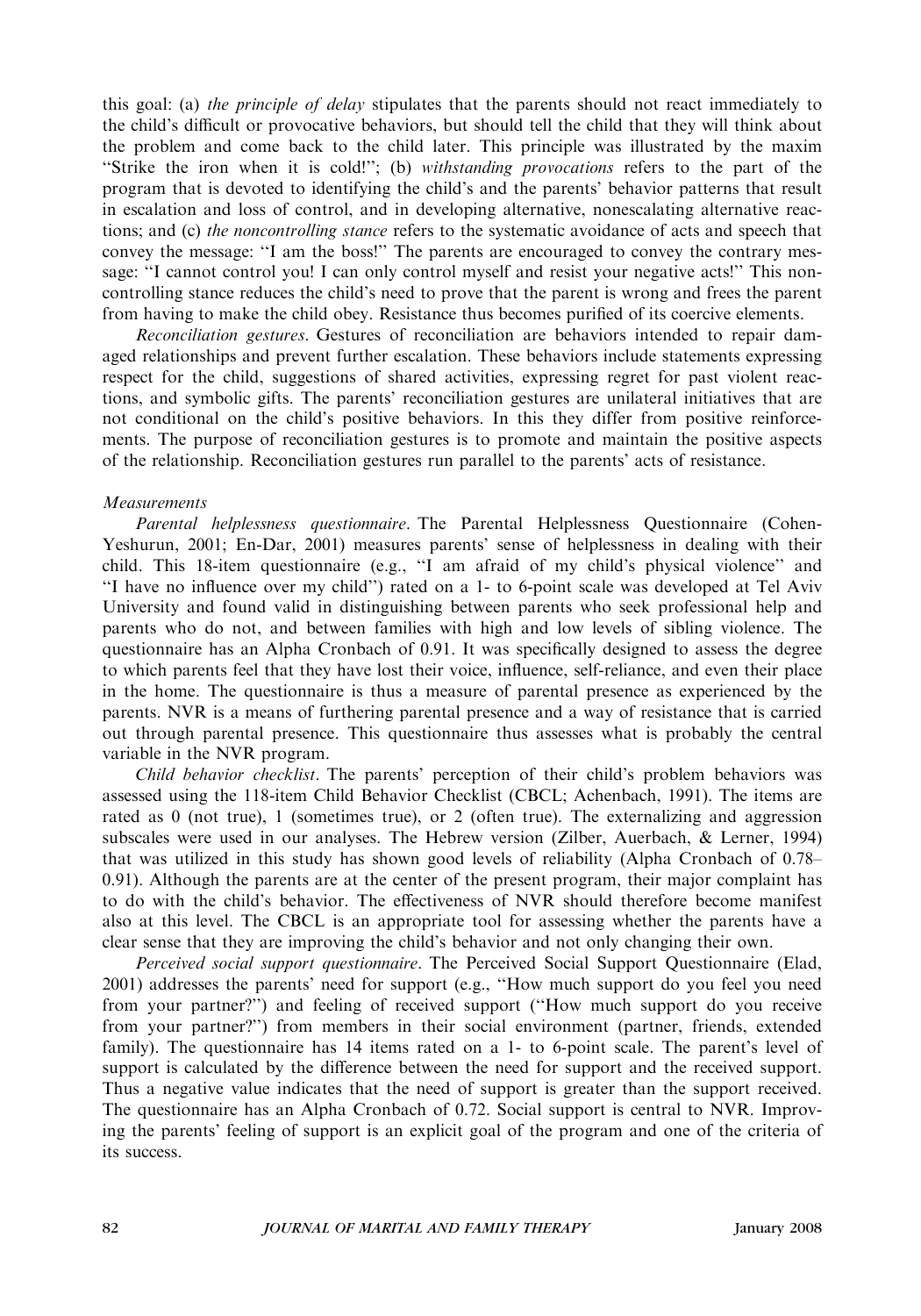Parental authority questionnaire. The Parental Authority Questionnaire (Cohen-Yeshurun, 2001) was developed at Tel Aviv University and is based on Buri's Parental Authority Questionnaire (Buri, 1989, 1991). However, in the Hebrew version items were written from the perspective of the parent, thus evaluating his own parenting behaviors and attitudes. The questionnaire consists of 30 items rated on a 1- to 5-point scale. There are three subscales: authoritarian style (e.g., ''I decide everything''), authoritative style (''I lead my child's behaviors in a consistent and rational way), and permissive style (e.g., ''Children should do what they like''). The authoritarian subscale has an Alpha Cronbach of 0.84, the authoritative subscale, of 0.72, and the permissive subscale, of 0.70. Through NVR we attempt to help the parents become less permissive and more authoritative without becoming authoritarian. This questionnaire enables us to check whether the program achieves these goals.

Mental health inventory. In this study, we used the Mental Health Inventory (MHI; Veit & Ware, 1983) to assess parental distress. The questionnaire has 37 items rated on a 1- to 5 point scale. The items refer to the experience in the last 2 weeks (e.g., ''How stressed were you in the last 2 weeks?''). The questionnaire was translated to Hebrew by Florian and Drori (1990) and has an Alpha Cronbach of 0.96. We hypothesized that NVR should reduce parental distress. This idea is made clear in the treatment, as we explicitly tell the parents: ''The child's suffering is just as important for us as your suffering. We don't believe that the child can improve unless you also, as parents, can feel better.''

Parental self-efficacy questionnaire. The Parental Self-Efficacy Questionnaire (Cohen-Yeshurun, 2001) was developed at Tel Aviv University and is based on the Cleminshaw & Guidubaldi Parent Satisfaction Scale (Guidubaldi & Cleminshaw, 1985) and the Teacher Efficacy Scale (TES; Gibson & Dembo, 1984). The 15-item questionnaire rated on a 1- to 6-point scale assesses the parents' sense of competence and satisfaction in their parenting (''To what extent are you satisfied with your level of involvement in your child's life?''). The questionnaire has an Alpha Cronbach of 0.81. This questionnaire refers to more global aspects of parenting than those that are reflected in the Parental Helplessness Questionnaire. We used it to check whether training in NVR would increase the sense of parental competence and satisfaction in other ways, and not only in the parents' ability to cope with the child's negative behaviors.

Parent behavior telephone checklist. This questionnaire was used as a partial outcome measure, which is an outcome that is measured during the therapeutic process. This 16-item yes/no checklist measures the parents' escalation behaviors (e.g., ''I screamed at the child'') and reconciliation behaviors (e.g., ''I kissed the child''). The questionnaire is filled by the mothers every 3 or 4 days at the start of the telephone support conversation. This questionnaire assesses whether and at what pace the parents are helped to reduce escalation and promote reconciliation. Besides being an ongoing measure of the parents' progress, the questionnaire also serves as an indication of the parents' implementation of treatment steps.

## RESULTS

## Equivalency of Groups, Attrition, and Missing Data

Chi-squared tests and t-tests revealed no significant differences between the treatment and the control group in any of the demographic variables, including number of single-parent families, child age, child gender, and parent age. No significant baseline differences were observed on any of the dependent measures.

One family from the control group dropped out after one session (a single-parent family). Three families did not come to the follow-up meeting (two from the control group and one from the treatment group). Three fathers refused to fill out questionnaires at preassessment (one from the treatment group and two from the control group).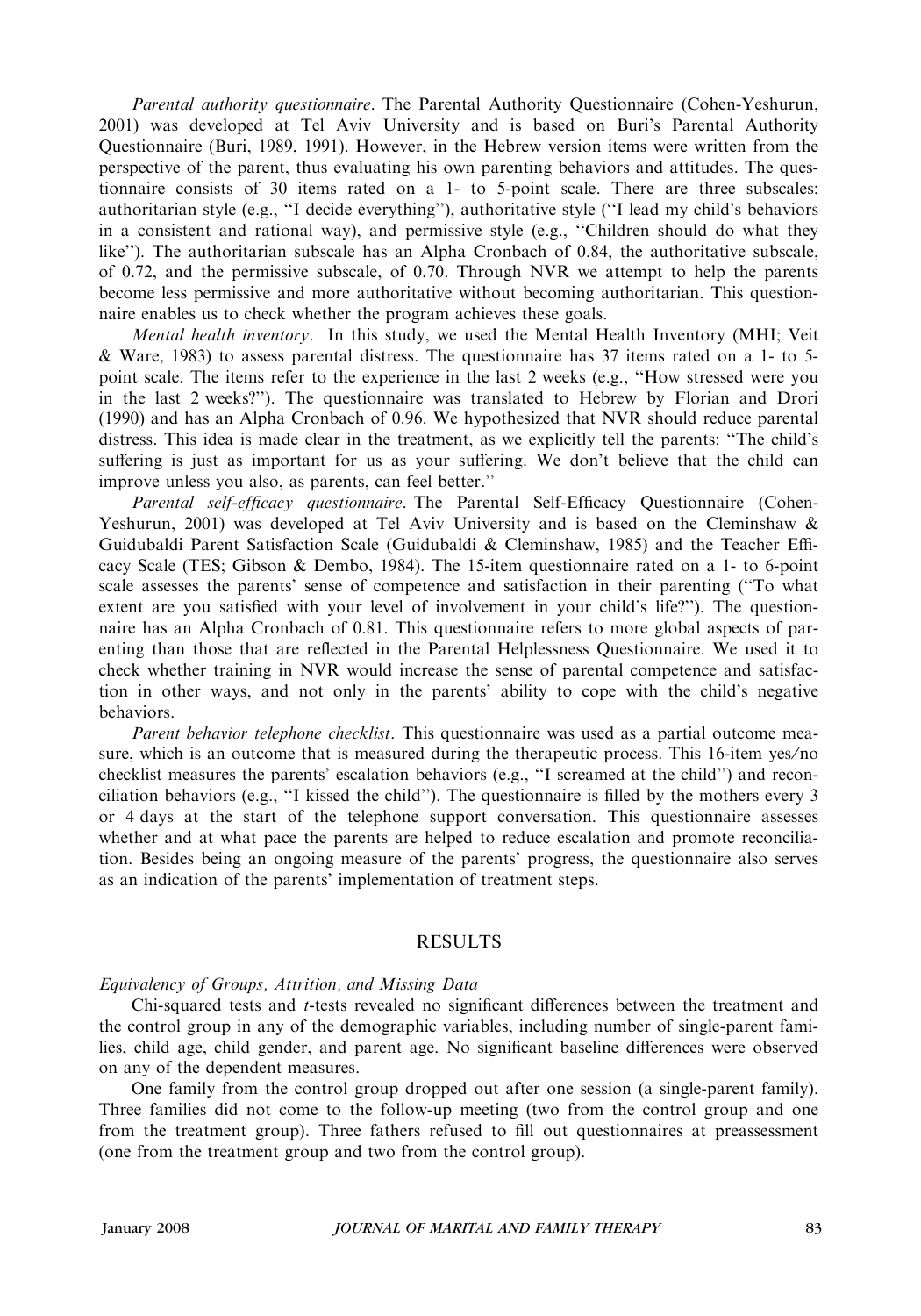#### Effects of Intervention—Outcome Measures

To evaluate the effects of treatment on parents we conducted a  $2 \times 2$  repeated-measures ANOVA with group (intervention vs. control) serving as a between-subject independent variable, and assessment time (preassessment vs. postassessment) serving as the repeated, withinsubject independent variable (see Table 1 for the means and standard deviations at pre- and postassessment). Significant effects were followed by post hoc comparisons assessing the effectiveness of NVR in comparison with the control group. To examine whether the child's age had any effect on the results, we originally conducted a similar  $2 \times 2 \times 2$  ANOVA with child age (young 4–11, adolescents 12–17) serving as an additional between-subject variable. The analysis, however, did not reveal any interaction between the child's age and the dependent variables; therefore we dismissed the child's age from future analyses. A second set of analyses addressed the effectiveness of treatment by measuring effect size (Cohen, 1988). Effect size was calculated as the difference in means between pre- and postmeasurements of a variable divided by the pooled standard deviation of the variable.

*Parental helplessness*. The ANOVA revealed significant group  $\times$  time interaction effect for mothers,  $F(1,39) = 14.70$ ,  $p < .001$ . Duncan's post hoc test for each group separately showed that mothers in the treatment group reported a significant reduction in their helplessness  $(p \le 0.001)$  whereas the control mothers remained stable over time (see Figure 1). The effects size was  $d = 1.20$ . The ANOVA also revealed a significant group  $\times$  time interaction effect for fathers,  $F(1,27) = 4.65$ ,  $p = .04$ . Post hoc analysis showed that the fathers in the treatment group reported a significant reduction in their helplessness ( $p = .01$ ) whereas the control fathers remained stable over time (see Figure 2). The effects size for fathers was  $d = 0.81$ .

*Perceived support.* Analysis of variance revealed significant group  $\times$  time interaction effect for mothers,  $F(1,39) = 13.03$ ,  $p < .001$ . Secondary analysis revealed that the results found were in accord with the hypothesis, thus mothers in the intervention reported a significant increase in support ( $p = .001$ ) whereas those in the control group remained stable. The effects size was  $d = 1.13$ . The analysis did not reveal any significant interactions for the fathers.

*Parental authority.* For mothers, ANOVA revealed significant group  $\times$  time interaction for the permissive parenting style factor,  $F(1,39) = 4.46$ ,  $p = .04$ , but not for the authoritative and authoritarian parenting style factors. The effect size for permissiveness was  $d = 0.66$ . Similar results were found for fathers, although the ANOVA revealed only a close to significant group  $\times$  time interaction effect for the permissiveness factor,  $F(1,27) = 3.93$ ,  $p = .057$ . The effect size for the fathers' permissiveness was  $d = 0.74$ .

Child behavior. For mothers, ANOVA revealed significant group  $\times$  time interaction effects for the child's aggressive behaviors,  $F(1,39) = 5.90$ ,  $p = .019$  and overall externalizing behaviors,  $F(1,39) = 6.47$ ,  $p = .015$ . The effect size for aggressiveness was  $d = 0.76$  and for externalizing  $d = 0.80$ . No significant interaction effects were found for fathers.

# Parental distress and self-efficacy. For both measures, ANOVA revealed no significant findings.

Maintenance of treatment results. To examine whether treatment gains were maintained at a 1-month follow-up, we conducted for mothers and fathers an ANOVA with repeated measures comparing posttreatment with follow-up scores. The analysis revealed no significant differences between posttreatment and follow-up for all measures except for the perceived support for mothers, which was found to be significant. These findings suggest that treatment gains concerning parental helplessness, parental permissiveness, and child behavior were maintained after 1 month. However, mothers' parental perceived support returned to baseline level.

#### Partial Outcome Measures

We used the Parent Behavior Telephone Checklist to assess parental escalation and reconciliation behaviors during the treatment period (see Figure 3). After computing for each week of the treatment a mean score for these factors, we measured the effect of time by conducting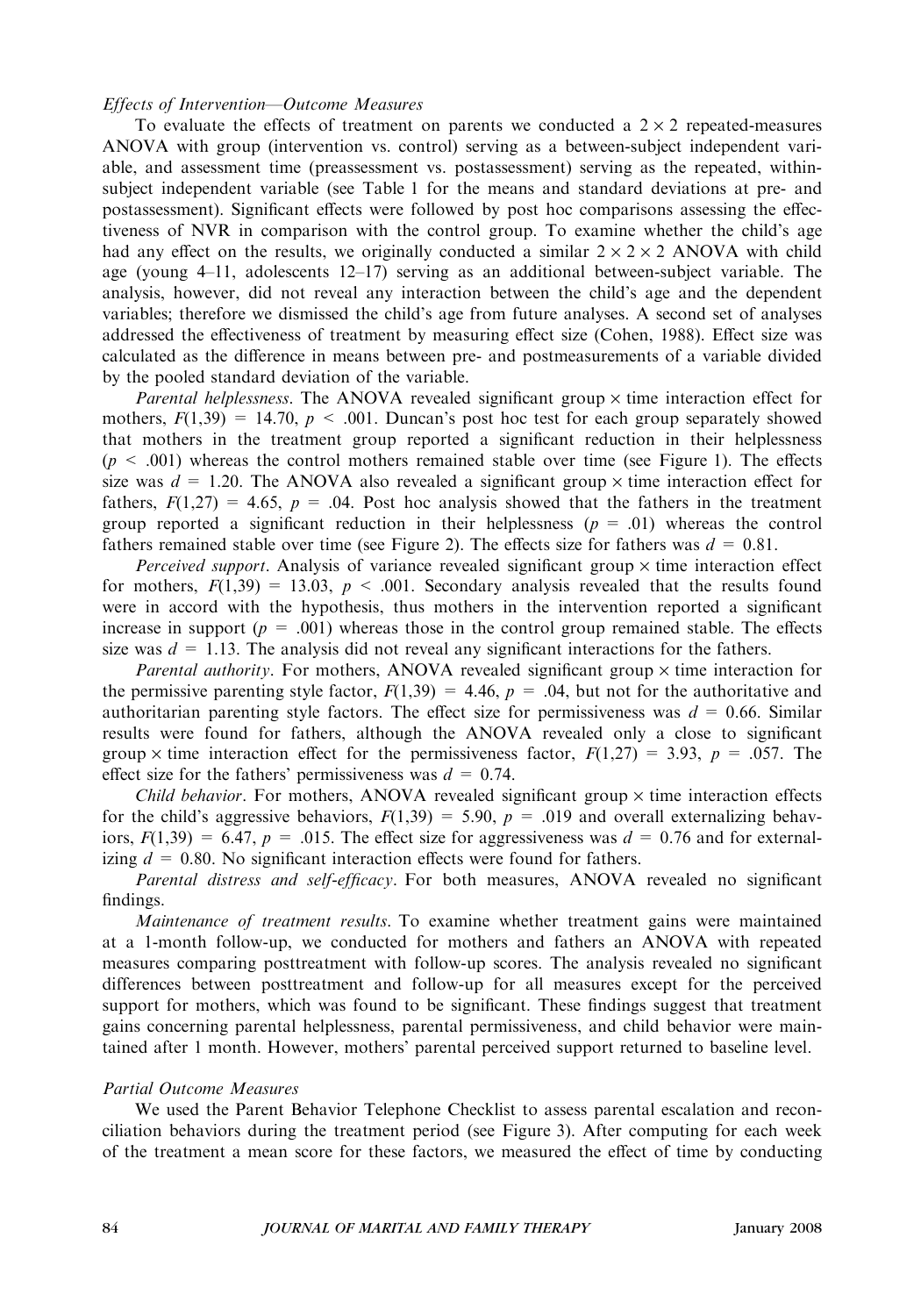| Table   | Immediate Effects of Intervention on Parenting: Means, Standard Deviations, and F-Values for Treatment and Control Groups                                                                                           |                                   |                                              |                                        |                                                                                              |              |
|---------|---------------------------------------------------------------------------------------------------------------------------------------------------------------------------------------------------------------------|-----------------------------------|----------------------------------------------|----------------------------------------|----------------------------------------------------------------------------------------------|--------------|
|         |                                                                                                                                                                                                                     | Treatment                         |                                              | Control                                |                                                                                              | ANOVA F      |
|         | Measure                                                                                                                                                                                                             | Pre                               | Post                                         | Pre                                    | Post                                                                                         | Group × time |
| Mothers | Parental helplessness                                                                                                                                                                                               | 4.10(89)                          | 3.04(1.16)                                   | 3.69 (1.06)                            | 3.81 (1.10)                                                                                  | 14.70***     |
|         | Parental style                                                                                                                                                                                                      |                                   |                                              |                                        |                                                                                              |              |
|         | Permissive                                                                                                                                                                                                          | $\left( \text{33}\right)$<br>2.43 | 2.24(.63)                                    |                                        |                                                                                              | $4.46*$      |
|         | Authoritative                                                                                                                                                                                                       | (54)<br>4.07                      | (43)                                         |                                        |                                                                                              | 0.21         |
|         | Authoritarian                                                                                                                                                                                                       | (.54)<br>2.49                     | (67)<br>$4.08$<br>$2.52$<br>$4.71$<br>$4.71$ | 2.46 (.63)<br>3.98 (.53)<br>2.71 (.73) | $2.66(.59)$<br>$3.93(.59)$<br>$2.43(.68)$                                                    | 2.78         |
|         | Self-efficacy                                                                                                                                                                                                       | (50)<br>4.23                      | (.58)                                        | (71)<br>4.03(                          | (00)<br>4.13(                                                                                | 3.41         |
|         | Perceived support<br>Child behavior                                                                                                                                                                                 | (.85)<br>$-58$                    | (1.03)<br>$\overline{0}$                     | $-0.74(1.20)$                          | $-1.03(1.28)$                                                                                | $3.03***$    |
|         | Aggressiveness                                                                                                                                                                                                      | 20.24 (8.94)                      | 5.19 (8.28)                                  | 20.05 (6.82)                           | (9.60(6.35))                                                                                 | $5.90*$      |
|         | Externalizing                                                                                                                                                                                                       | (11.19)<br>26.71                  | 19.76 (9.96)                                 |                                        | 27.75 (9.32)                                                                                 | $6.47*$      |
|         | Parental distress                                                                                                                                                                                                   | (79)<br>3.17                      | 2.62 (.73)                                   | $27.85(9.02)$<br>$3.05(0.51)$          | (.80)<br>2.84(                                                                               | 2.06         |
| Fathers | Parental helplessness                                                                                                                                                                                               | (1.12)<br>3.47                    | (1.06)<br>2.85                               | 3.46 (.95)                             | 3.47(1.10)                                                                                   | $4.65*$      |
|         | Parental style                                                                                                                                                                                                      |                                   |                                              |                                        |                                                                                              |              |
|         | Permissive                                                                                                                                                                                                          | (57)<br>2.50                      | (47)                                         | (73)                                   | 2.56 (.60)                                                                                   | 3.93         |
|         | Authoritative                                                                                                                                                                                                       | (59)<br>3.84                      | (48)<br>$2.23$ (<br>3.73 (                   | (44)<br>$2.52$ (<br>3.72 (             | (0.6)<br>3.66(                                                                               | 0.05         |
|         | Authoritarian                                                                                                                                                                                                       | (.80)<br>2.51                     | (.51)<br>$2.62$ (<br>4.47 (                  | (78)<br>2.73                           | (.88)<br>2.90(                                                                               | 0.64         |
|         | Self-efficacy                                                                                                                                                                                                       | (0.66)<br>4.42                    | (.54)                                        | 4.01(0.83)                             | 4.22(73)                                                                                     | 0.01         |
|         | Perceived support                                                                                                                                                                                                   | (70)<br>$-0.21$                   | $-0.24(82)$                                  | (1.24)<br>$-1.18$                      | $-1.04(1.14)$                                                                                | 0.33         |
|         | Child behavior                                                                                                                                                                                                      |                                   |                                              |                                        |                                                                                              |              |
|         | Aggressiveness                                                                                                                                                                                                      | 19.11 (10.28)                     | 15.90(9.41)                                  | 19.57 (7.02)                           | 16.11 (8.31)                                                                                 | 0.73         |
|         | σō<br>Externalizin                                                                                                                                                                                                  | 25.89 (14.12)                     | 21.80 (13.99)                                | 25.43 (9.74)                           | 21.33 (12.76)                                                                                | 0.69         |
|         | Parental distress                                                                                                                                                                                                   | (77)<br>2.58                      | 2.60 (1.10)                                  | 2.82 (.68)                             | (73)<br>2.53                                                                                 | 0.87         |
|         | control group). Pre = preassessment; Post = postassessment; $ANOVA =$ analysis of variance.<br><i>Note.</i> $n = 21$ (mothers in treatment group); <i>n</i><br>$\frac{1}{2}$<br>$*_p$ < .05; $*_sp$ < .01; $*_sp$ < |                                   |                                              |                                        | = 20 (mothers in control group); $n = 15$ (fathers in treatment group); $n = 14$ (fathers in |              |
|         |                                                                                                                                                                                                                     |                                   |                                              |                                        |                                                                                              |              |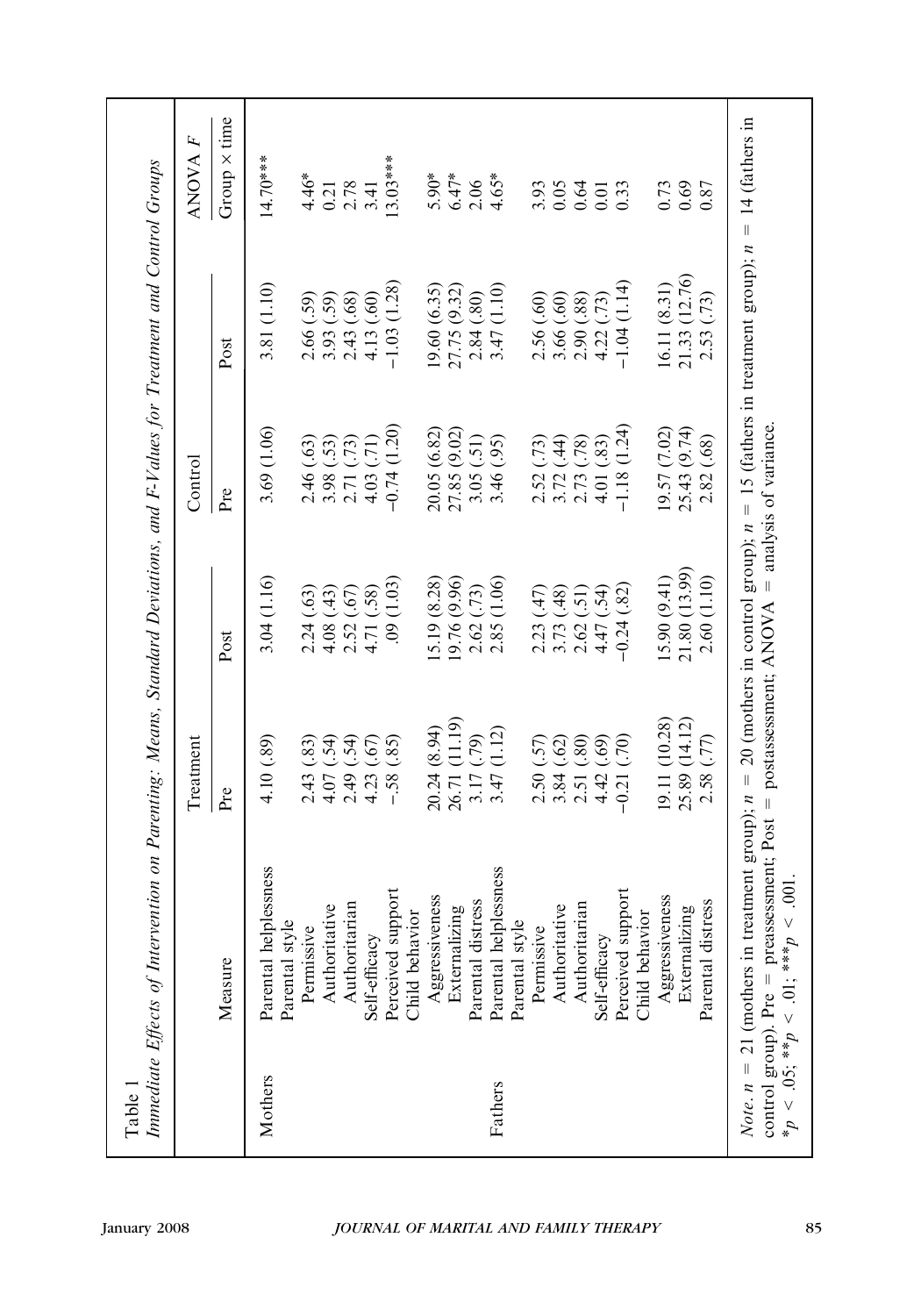

Figure 1. Effect of intervention on mothers' parental helplessness.



Figure 2. Effect of intervention on fathers' parental helplessness.



Figure 3. Parental escalation and reconciliation behaviors during treatment.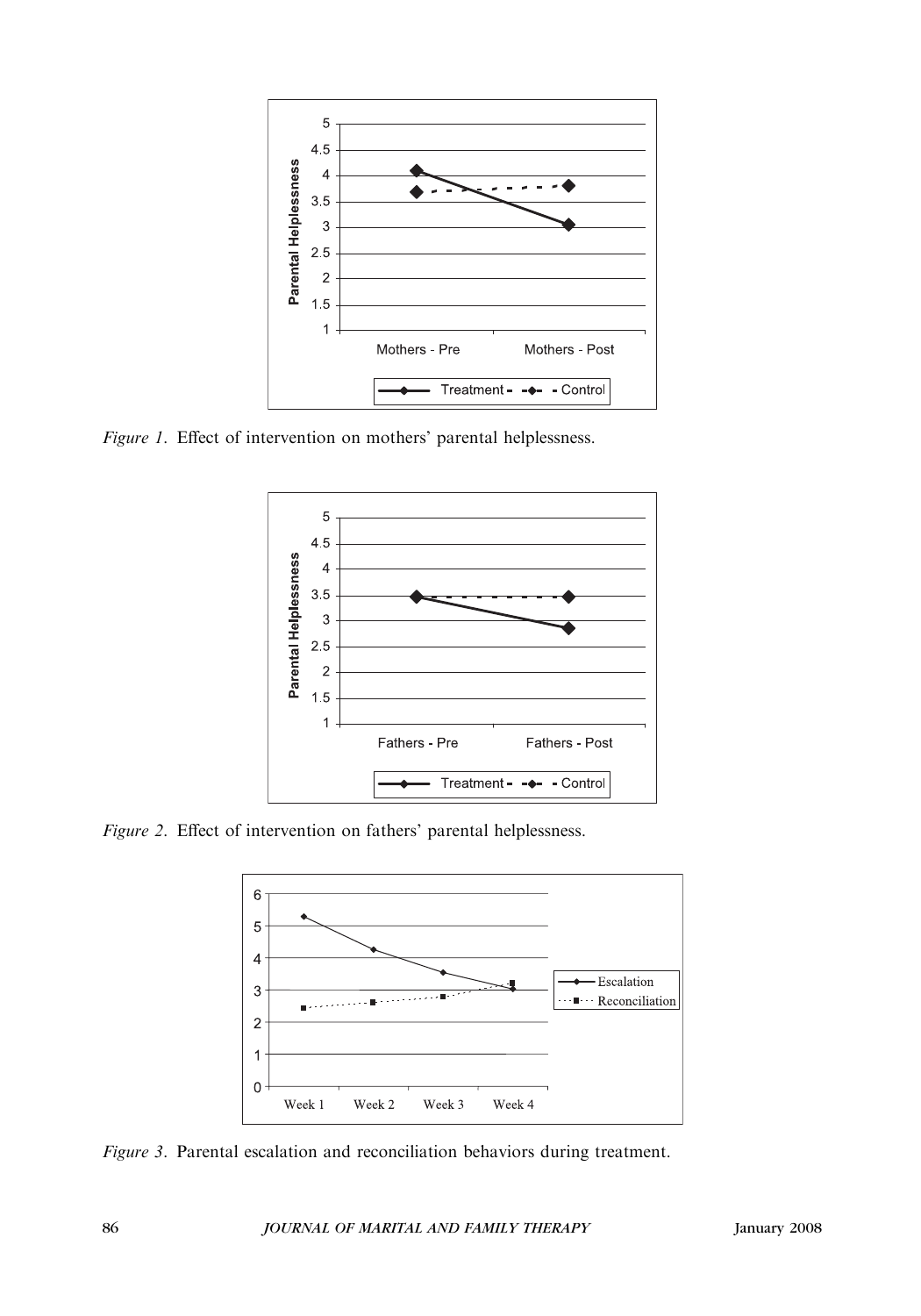analyses of variance (ANOVA) with repeated measures (weeks 1–4). The ANOVAs revealed a significant main effect for time for escalation behaviors,  $F(3,111) = 13.22$ ,  $p < .001$  and for reconciliation behaviors,  $F(3,111) = 5.08$ ,  $p = .002$ . Thus during 4 weeks of NVR, parents reported a significant reduction in their escalatory behaviors and a significant increase in their reconciliation behaviors.

## DISCUSSION

The purpose of this study was to examine the effects of a 5-week program of training in NVR for the parents of children with acute behavior problems. Both the treatment and the assessment were focused on the parents, for reasons presented at the introduction. Results show that the parents reported less helplessness and less permissiveness in their parenting style. Mothers reported significant reductions in the child's aggressive and externalizing symptoms. Mothers also felt a significant rise in social support, although this was not maintained at the follow-up. The partial outcome measures showed a progressive decrease in parental escalating behaviors and an increase in reconciliation gestures. There were no significant effects on overall levels of parental distress and self-efficacy. In contrast to findings from the literature, showing that parent training is usually more effective for the parents of younger children (Kazdin, 1990), the present approach seemed no less effective for the parents of older children. In addition, dropout from the program was very low (only one family during the treatment). The positive findings on parental helplessness, child aggressive and externalizing behaviors, perceived parental support, and parents' escalation and reconciliation behaviors show that NVR was effective in achieving its main and most explicit goals. However, failure to find improvements in parental distress and self-efficacy, as well as the drop in social support after the treatment ended, require explanation. The disappointing finding regarding parental distress may be because of the general nature of the questionnaire: the questions refer to distress and well-being in all areas and not necessarily in the field of parenting. We know of no questionnaire that measures distress and well-being of parents qua parents and thus used a general questionnaire instead. Perhaps a more specific questionnaire might have revealed an improvement in parental well-being. The same point is relevant for the selfefficacy questionnaire. It measures improvement in all areas of parental involvement with the child. We would thus qualify our positive findings with the tentative conclusion that NVR has not shown itself effective in improving the parents' feeling of competence regarding their relationship with the child in areas that do not directly relate to their management of the child's acute negative behaviors.

The criterion that the parents should feel they are supported in their acts was fulfilled only regarding the mothers, and only during the treatment and not at follow-up. Fathers showed no increase in perceived support. The decrease in the support reported by the mothers between end of treatment and follow-up is probably because of the fact that the telephone support, which was an important source of help, was no longer available. We concluded that more effort was needed to mobilize enduring support from the parents' relatives and acquaintances, so as to raise and stabilize the level of support. We are presently strengthening this facet of our program. A therapeutic meeting with the supporters and the parents has now become an obligatory element of the program. In the sessions that follow this meeting, the issue of updating and involving the supporters takes a central place. We hope, in this way, to strengthen the relatively unstable support-link in the treatment chain. We are in addition developing maintenance strategies to deal with this issue (e.g., parents groups that meet at monthly intervals and supply mutual support as well as encouraging maintenance of other familial and extrafamilial sources of support).

Omer (2000) has suggested that a parent-sensitive strategy for helping the parents of difficult children should fulfill three criteria: (a) the parents should feel that the intervention is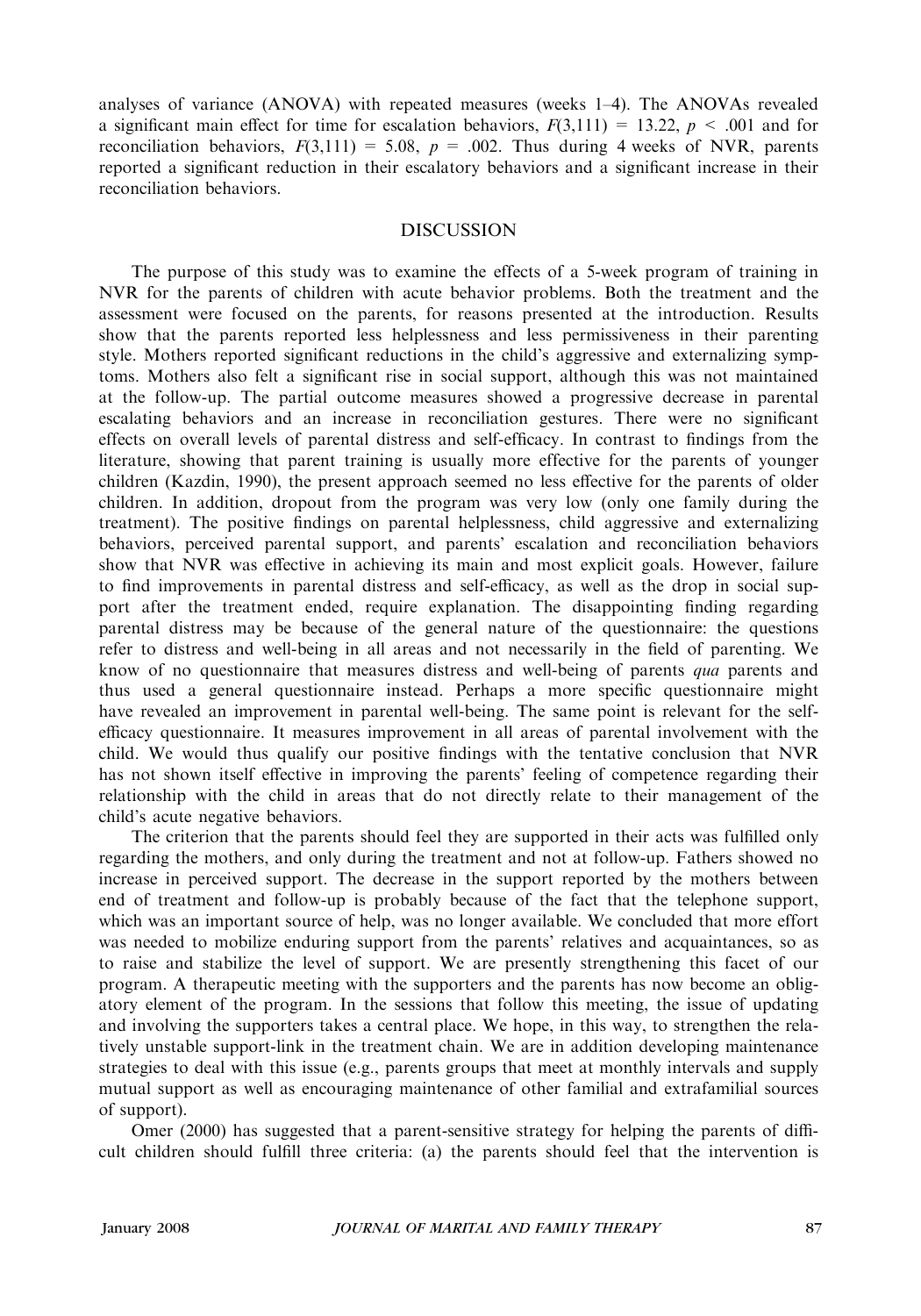acceptable for them; (b) they should feel that the intervention is effective in decreasing problem behaviors and interactions; and (c) they should feel supported in their actions. In developing NVR we tried to adhere to these principles, so that the parents could say to themselves, ''This is right for me!" "This works!" and "We are not alone!" The results of this study suggest that NVR helps to achieve these goals.

The low dropout rate suggests that parents felt the intervention was clearly acceptable to them. This finding was reinforced by the parents' informal reports. When asked how they felt about the approach, many parents emphasized that what helped them most to stick to the program was that its ideas and methods seemed right for them, both in a moral and in a personal sense. Sometimes the parents made spontaneous favorable comparisons between NVR and more traditional methods of child discipline. This kind of positive repercussion is often also witnessed with professionals exposed to the approach. Thus, in a recent conference on NVR in Germany, Schlippe (2006) has raised the value issue posed by the need for parental authority, arguing that traditional approaches to discipline have become growingly problematic to many professionals and parents, a process that has left a vacuum regarding the need for a stable and safe family environment. NVR by its clear parental framework and its avoidance of the escalating traps of power and control offers a ''model of parental authority that is meaningful and acceptable for our generation.'' Such positive responses, which have been abetted by similar ones by school and community workers (Omer et al., 2005), are especially important in view of the fact that work with these children usually involves not only the parents but also additional educational, therapeutic, and community agencies. The wide acceptability may well provide a common language to coordinate these various agencies (Jakob, 2006).

The present study is limited in its assessment of effectiveness, because of its exclusive reliance on parental reports. All we can say is that the parents felt the interventions to be effective. We do, however, have some corroborative information from two smaller parallel studies in which the children were interviewed. In one of them (Omer et al., 2006), nine children who were victims of sibling violence were given a semi-structured interview (Caffaro & Conn-Caffaro, 1998) before and after the NVR program. In six of the cases, there were clear improvements in the victimized children's reports of violence as well as in their experience of the parents' ability to protect them. The victimized siblings' reports agreed in most cases with the parents' reports, thus reinforcing the trustworthiness of the data. In a second study (Fritz, 2005), 10 children, who were the identified patients in the NVR program, were interviewed before and after the treatment. They were asked to answer the questions in the parental helplessness questionnaire from the point of view of their parents, and to describe any changes in the family atmosphere. The children reported that the parents had become less helpless. In addition, five children reported an improvement in family atmosphere (particularly, less fighting and screaming), four children reported no change, and only one child reported that the atmosphere had worsened. These findings corroborate the parents' reports.

We also have additional information from other families treated in the program about the extent to which the various treatment elements were implemented. About 65% of all families perform one or more sit-ins, 100% of the parents report in detail on their anti-escalation and reconciliation steps, 70% of the parents of adolescents perform either telephone rounds or parental visitations or both, and 90% of the parents decide to go public and involve external supporters. We can clearly conclude that training helps the great majority of parents to actualize the intended strategies. This still leaves open, however, the question whether the observed improvements were actually mediated by the specific treatment strategies. Probably only a detailed process-outcome study could answer this question.

The fact that the improvements reported by mothers were more pronounced than those reported by fathers may be because of the fact that mothers are the ones who bear most of the burden in bringing up children, particularly in the case of the difficult child (Patterson,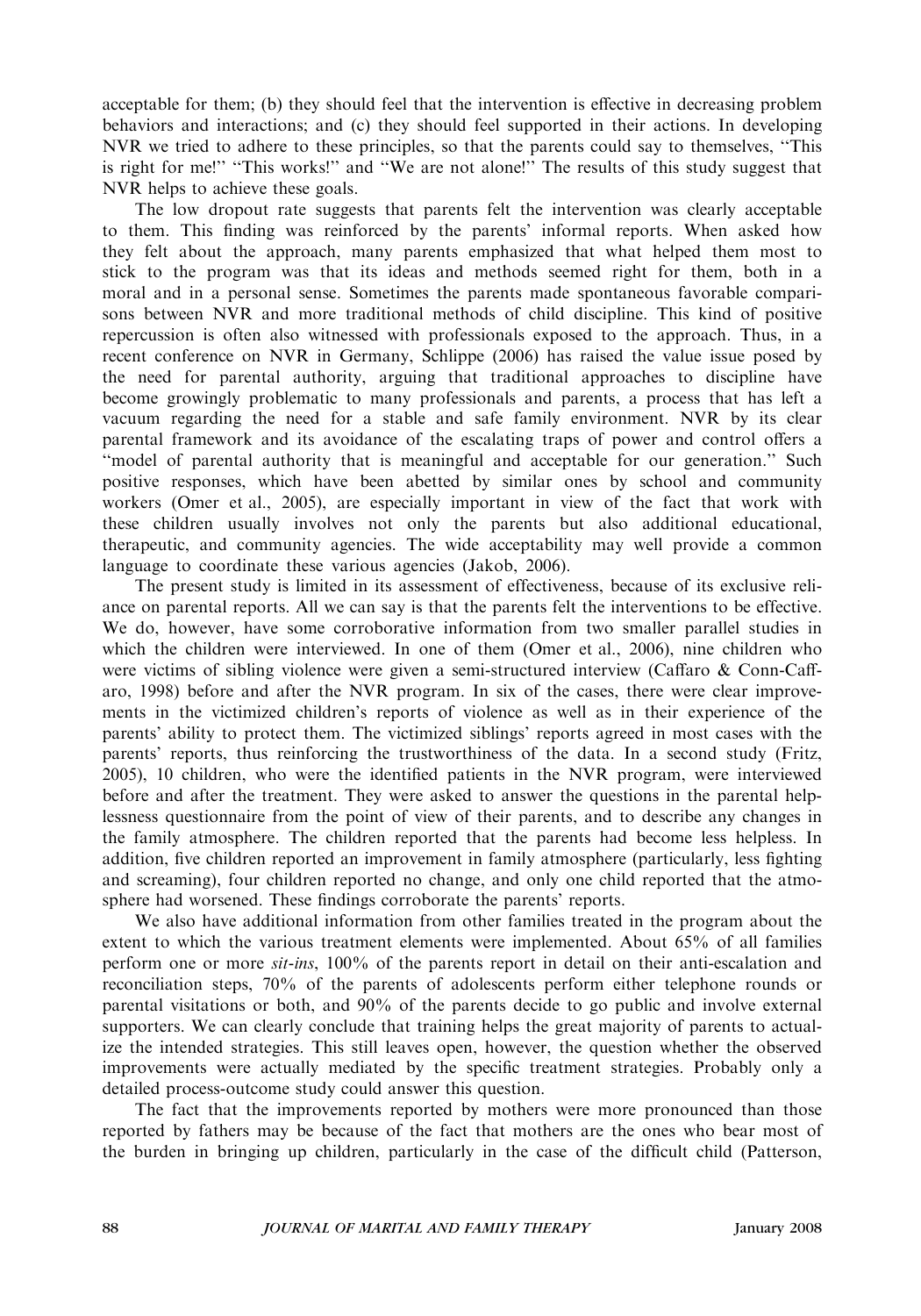1980). In addition, mothers received most of the telephone support in our project. Another possible explanation is that the program might be inherently more appealing to mothers than to fathers. Viewed from a feminist perspective, an approach that emphasizes endurance, protection of self and other, and social support, rather than control, might well appeal more to women than to men (Chaplin, 1988). This suggests that better attuning the program to fathers and emphasizing their expected gains in terms of their place in the family might be of value in increasing their involvement and in mitigating their control orientation. We are presently investigating the factors that may be conducive to greater or lesser involvement of fathers in the program.

The finding that NVR yields clear improvements in self-reported parental functioning is perhaps not surprising in light of similar positive findings regarding other forms of parental training (Webster-Stratton, 1998). The question might thus be raised about the need for a new approach. We would argue that NVR offers parents and practitioners a much needed alternative to extant models of parental training. Whereas most research-backed treatment methods are based on social learning theory, NVR focuses particularly on presence and escalation. Approaches that utilize punishment, for instance, may lead to escalation, particularly with older children. When punished, the child threatens to punish the parents in return, and actually often does so. Following the assumptions of learning theory, the parents have then no alternative but to increase the dosage of their own punishment, with the danger of the child's reacting in kind. The model thus prescribes activities that may lead to a sharp escalating spurt. This is not merely a theoretical objection, as parents often say that their fear of the child's reaction is the main obstacle to their use of punishment. NVR offers a clear way out of this impasse (see Figure 3).

The reduction in escalation and the rise in reconciliation gestures are especially significant in view of the fact that during those weeks the level of potential attrition between the child and the parents was particularly high, as the parents were performing resistance acts like the sit-in, the telephone round, and the involvement of external supporters. Indeed, the child often reacted to these acts of resistance with a rise in hostile behaviors. The parents, however, were prepared to face these acts in strictly nonescalating ways. Thus, at the same time the parents were resisting the child's negative behaviors in a highly decided manner, they also showed the capacity to avoid escalation and to manifest positive regard toward the child.

Nonviolent resistance is also a viable method for parents who are unwilling to use praise and punishment for other reasons, such as a dislike for behavior control. High levels of parental resistance to training based on the social learning approach have been reported by the proponents and investigators of this approach (Patterson & Chamberlain, 1988, 1994; Patterson & Forgatch, 1985). This suggests that an alternative is needed. It might well turn out that parental acceptability (e.g., of the idea of prize and punishment or of the principles of NVR) could predict the chances of treatment success.

Nonviolent resistance might also be especially relevant for the parents of children who tend to show an ''immunity'' to behavior modification (Greene, 1998). NVR allows the parents to develop a commitment to resist the child's destructive behaviors, while also facilitating acceptance of their own limited influence. This committed/acceptant attitude (Hayes et al., 1999) may be of value in improving conflicts that are fueled by fights over control (Christensen  $\&$ Jacobson, 2000).

The results of this study should be interpreted with caution in light of its limitations. First, the study based itself solely on self-report measures. Second, treatment integrity was not evaluated by independent judges. Third, the follow-up period was short. In addition, the study's population was mainly middle and lower middle class. We are sure that a five-session treatment would be insufficient with severe multi-problem families or with families from a disadvantaged socioeconomic background. Implementing NVR with such families would require considerable extension and adaptation. We are presently experimenting with a broader treatment framework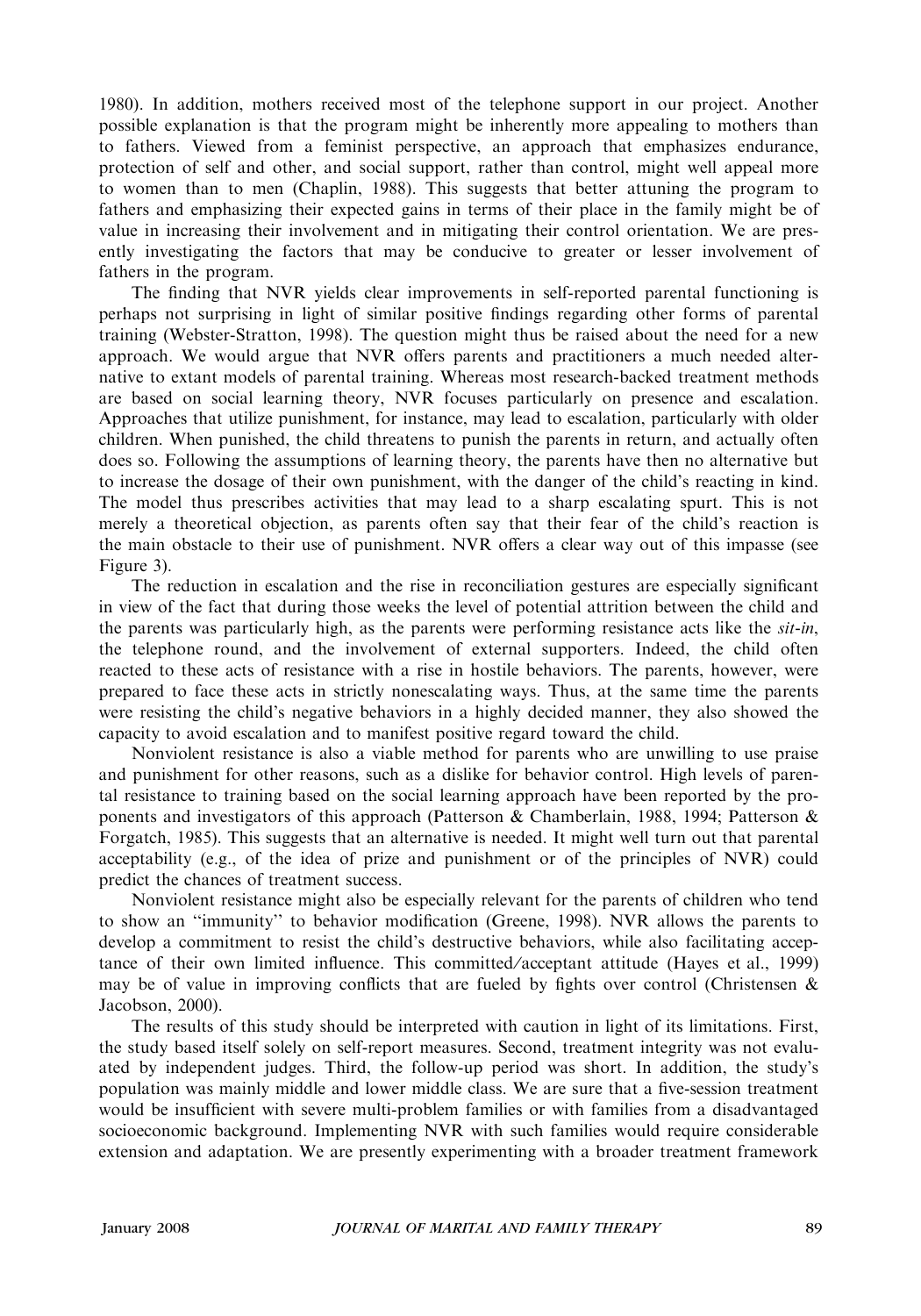(between five and 10 treatment sessions, according to need). In addition, we are trying to develop a maintenance program. We hope the present findings may inspire additional attempts that would address these limitations and broaden the potential applications of NVR. As mentioned, this study has already helped us to revise and improve our practice.

#### **REFERENCES**

- Achenbach, T. M. (1991). Manual for the child behavior checklist and revised child behavior profile. Burlington, VA: Author.
- Alon, N., & Omer, H. (2006). The psychology of demonization. Mahwah, NJ: Lawrence Erlbaum Associates.
- Bates, J. E., Petit, G. S., Dodge, K. A., & Ridge, B. (1998). Interaction of temperamental resistance to control and restrictive parenting in the development of externalizing behavior. Developmental Psychology, 34, 982– 995.
- Baumrind, D. (1991). Effective parenting during the early adolescent transition. In P. A. Cowan & E. M. Hetherington (Eds.), Family transitions (pp. 111–163). Hillsdale, NJ: Lawrence Erlbaum Associates.
- Brestan, E. V., & Eyberg, S. M. (1998). Effective psychosocial treatments of conduct-disorderd children and adolescents: 29 years, 82 studies, and 5272 kids. Journal of Clinical Child Psychology, 27, 180–189.
- Bugental, D. B., Blue, J. B., & Cruzcosa, M. (1989). Perceived control over caregiving outcomes: Implications for child abuse. Developmental Psychology, 25, 532–539.
- Bugental, D. B., Brown, M., & Reiss, C. (1996). Cognitive representations of power in caregiving relationships: Biasing effects on interpersonal interaction and information processing. Journal of Family Psychology, 10, 397–407.
- Bugental, D. B., & Lewis, J. (1998). Interpersonal power repair in response to threats to control from dependent others. In M. Kofta, G. Weary, & G. Sedek (Eds.), Personal control in action: Cognitive and motivational mechanisms (pp. 341–362). New York: Plenum Press.
- Buri, J. R. (1989). Self-esteem and appraisals of parental behavior. Journal of Adolescent Research, 4, 33–49.
- Buri, J. R. (1991). Parental authority questionnaire. Journal of Personality Assessment, 57, 110–119.
- Caffaro, J. V., & Conn-Caffaro, A. (1998). Sibling abuse trauma. New York: Haworth Press.
- Cavell, T. A. (2000). Working with parents of aggressive children: A practitioner's guide. Washington, DC: American Psychological Association.
- Chamberlain, P., & Patterson, G. R. (1995). Discipline and child compliance in parenting. In M. H. Bornstein (Ed.), Handbook of parenting (Vol. 1, pp. 205–225). Mahwah, NJ: Lawrence Erlbaum Associates.
- Chaplin, J. (1988). Feminist counseling in action. Thousand Oaks, CA: Sage Publications.
- Christensen, A., & Jacobson, N. S. (2000). Reconcilable differences. New York: Guilford Press.
- Cohen, J. (1988). Statistical power analysis for the behavioral sciences (2nd ed.). Hillsdale, NJ: Lawrence Earlbaum Associates.
- Cohen-Yeshurun, C. (2001). The relationship between parental helplessness, parental self-efficacy and parental authority styles. Unpublished master's thesis, Tel Aviv University, Tel Aviv (in Hebrew).
- Dumas, J. E., & Wahler, R. G. (1983). Predictors of treatment outcome in parent training: Mother insularity and socioeconomic disadvantage. Behavioral Assessment, 5, 301–313.
- Elad, L. (2001). The perceived social support of helpless mothers. Unpublished master's, thesis, Tel Aviv University, Tel Aviv (in Hebrew).
- En-Dar, N. (2001). The relationship between parental helplessness and sibling violence. Unpublished master's, thesis, Tel Aviv University, Tel Aviv (in Hebrew).
- Florian, V., & Drori, Y. (1990). Mental Health Inventory (MHI): Psychometric characteristic and normative data in an Israeli population. Psychology, 2, 26–35 (in Hebrew).
- Florsheim, P., Tolan, P., & Gorman-Smith, D. (1998). Family relationships, parenting practices, the availability of male family members, and the behavior of inner-city boys in single-mother and two-parent families. *Child* Development, 69, 1437–1447.
- Forehand, R., & McMahon, R. J. (1981). Helping the noncompliant child: A clinician's guide to parent training. New York: Guilford Press.
- Forgatch, M. S. (1991). The clinical science vortex: A developing theory of antisocial behavior. In D. J. Pepler & K. H. Rubin (Eds.), The development and treatment of childhood aggression (pp. 291-316). Hillsdale, NJ: Lawrence Erlbaum Associates.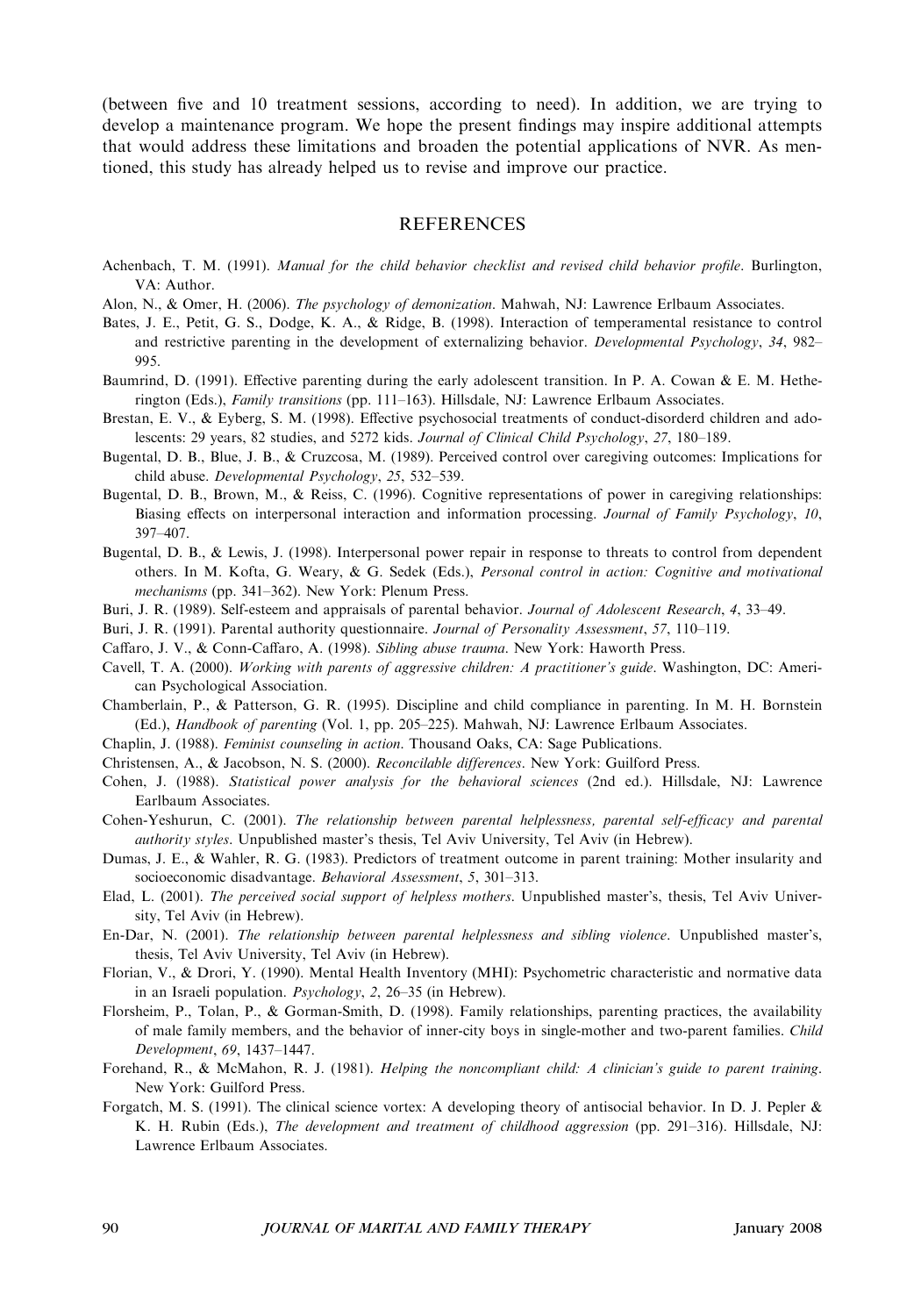- Fritz, M. (2005). The effects of non-violent resistance in the eyes of the child. Unpublished master's thesis, Tel Aviv University, Tel Aviv.
- Gibson, S., & Dembo, M. H. (1984). Teacher efficacy: A construct validation. Journal of Educational Psychology, 76, 569–582.
- Greene, R. W. (1998). The explosive child: A new approach for understanding and parenting easily frustrated, "chronically inflexible" children. Baltimore, MD: Williams & Wilkins.
- Guidubaldi, J., & Cleminshaw, H. K. (1985). The development of the Cleminshaw–Guidubaldi Parent Satisfaction scale. Journal of Clinical Child Psychology, 14, 293–298.
- Hayes, S. C., Strosahl, K. D., & Wilson, K. G. (1999). Acceptance and commitment therapy: An experiential approach to behavior change. New York: Guilford Press.
- Henggeler, S. W., & Borduin, C. M. (1990). Family therapy and beyond: A multisystemic approach to treating the behavior problems of children and adolescents. Pacific Grove, CA: Brooks/Cole.
- Henggeler, S. W., Schoenwald, S. K., Borduin, C. M., Rowland, M. D., & Cunninggham, P. B. (1998). Multisystemic treatment of antisocial behavior in children and adolescents. New York: Guilford Press.
- Jakob, P. (2006). Bringing non-violent resistance to Britain. Context, 84, 36–38.
- Kazdin, A. E. (1990). Premature termination from treatment among children referred for antisocial behavior. Journal of Child Psychology, 31, 415–425.
- Kool, V. K. (1990). Perspectives on nonviolence. New York: Springer-Verlag.
- Kotchick, B. A., Shaffer, A., Dorsey, S., & Forehand, R. (2004). Parenting antisocial children and adolescents. In M. Hoghugi & N. Long (Eds.), *Handbook of parenting* (pp. 256–275). London: Sage.
- Linehan, M. M. (1993). Cognitive-behavioral treatment of borderline personality disorder. New York: Guilford Press.
- Omer, H. (2000). Parental presence: Reclaiming a leadership role in bringing up our children. Phoenix, AZ: Zeig,

Tucker & Co.

Omer, H. (2001). Helping parents deal with children's acute disciplinary problems without escalation: The principle of non-violent resistance. Family Process, 40, 53–66.

- Omer, H. (2004). Nonviolent resistance: A new approach to violent and self-destructive children. Cambridge: Cambridge University Press.
- Omer, H., Irbauch, R., & Schlippe, A. V. (2005). Non-violent resistance in the school. Paedagogik, 54, 42–57 (in German).
- Omer, H., & Schlippe, A. V. (2002). Authority without violence: Coaching the parents of children with behavior problems. Goettingen: Vandenhoeck & Ruprecht (in German).
- Omer, H., & Schlippe, A. V. (2004). Authority through relating: The practice of non-violent resistance in child-rearing. Goettingen: Vandenhoeck & Ruprecht (in German).
- Omer, H., Shor-Sapir, I., & Weinblatt, U. (2006). Non-violent resistance and violence against siblings. In C. Tsirigotis, A. von Schlippe, & J. Schweitzer-Rothers (Eds.), Coaching for parents: Mothers, fathers and their ''job'' (pp. 44–67). Heidelberg: Carl Auer (in German).
- Patterson, G. R. (1976). Living with children. Champaign, IL: Research Press.
- Patterson, G. R. (1980). Mothers: The unacknowledged victims. Monograph of the Society for Research in Child Development, 186, 1–47.
- Patterson, G. R., & Chamberlain, P. (1988). Treatment process: A problem at three levels. In L. C. Wynne (Ed.), The state of art in family therapy research: Controversies and recommendations (pp. 189–223). New York: Family Process Press.
- Patterson, G. R., & Chamberlain, P. (1994). A functional analysis of resistance during parent training therapy. Clinical Psychology: Science and Practice, 1, 53–70.
- Patterson, G. R., Dishion, T. J., & Bank, L. (1984). Family interaction: A process model of deviancy training. Aggressive Behavior, 10, 253–267.
- Patterson, G. R., & Forgatch, M. S. (1985). Therapist behavior as a determinant for client noncompliance: A paradox for the behavior modifier. Journal of Consulting and Clinical Psychology, 53, 846–851.
- Patterson, G. R., Reid, J. B., & Dishion, T. J. (1992). Anti-social boys. Eugene, OR: Castalia.
- Pleyer, K. H. (2003). ''Parental helplessness'': A systemic construct for therapeutic and educational work with children. Familien-dynamik, 28, 467–491 (in German).
- Price, J. A. (1996). Power and compassion: Working with difficult adolescents and abused parents. New York: Guilford Press.
- Schiff, N. P., & Belson, R. (1988). The Gandhi technique: A new procedure for intractable problems. Journal of Marital and Family Therapy, 14, 261–266.